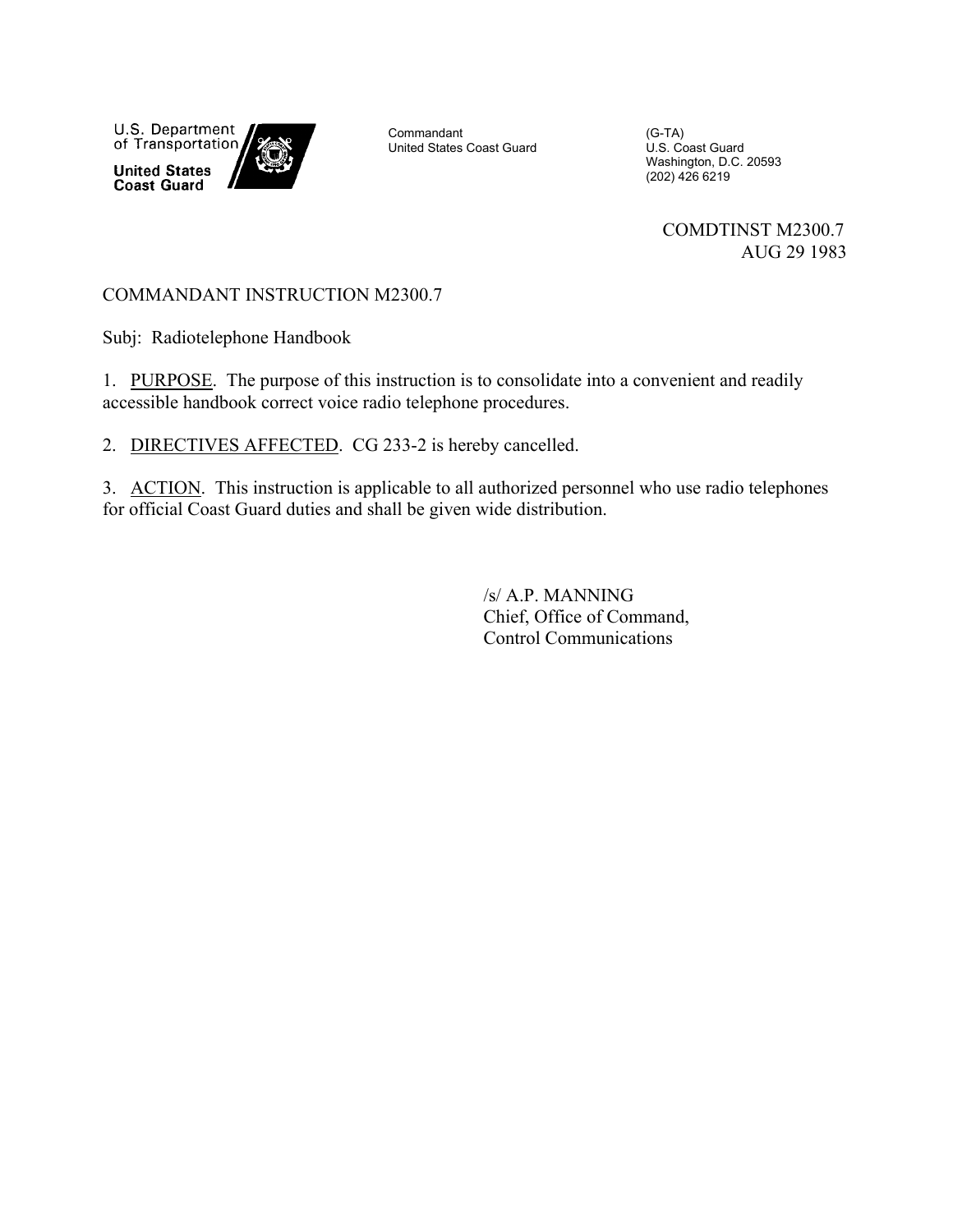#### TABLE OF CONTENTS

#### GENERAL

| Control of communications      | $1 - 1$  |
|--------------------------------|----------|
| Basic operating rules          | $1 - 1$  |
| Operating the radiotelephone   | $1 - 3$  |
| Phonetic alphabet              | $1 - 4$  |
| Pronunciation of numerals      | $1 - 5$  |
| Spelling                       | $1 - 6$  |
| How to call and reply          | $1 - 10$ |
| Coast Guard Voice call signs   | $1 - 12$ |
| Prowords                       | $1 - 14$ |
| Message elements               | $1 - 18$ |
| Transmission instructions      |          |
| Preliminary call               |          |
| Precedence                     |          |
| Time                           |          |
| Heading                        |          |
| Group count                    |          |
| Final instructions             |          |
| More to follow                 |          |
| Correction during transmission | $1 - 19$ |
| Asking for repeats             | $1 - 20$ |
| Receipt of messages            | $1 - 22$ |
| Time of receipt or delivery of |          |
| a message (TOR/TOD)            | $1 - 22$ |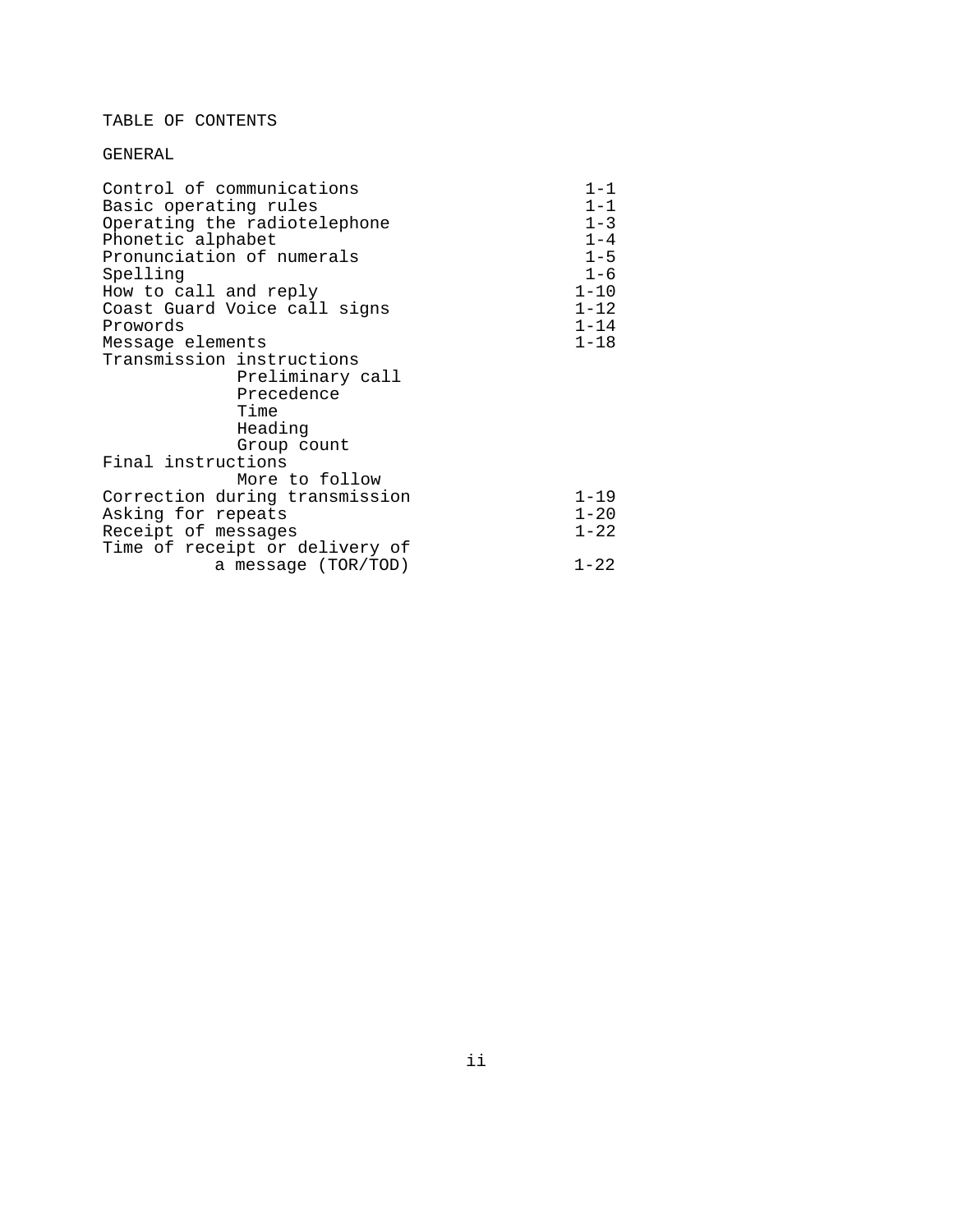| Cancelling of a transmission            | $1 - 23$ |
|-----------------------------------------|----------|
| Keeping the originator informed         | $1 - 23$ |
| Radio checks                            | $1 - 24$ |
| Radio silence                           | $1 - 25$ |
| Voice abbreviated log                   | $1 - 26$ |
| DISTRESS, URGENT and SAFETY COMMS       |          |
| Distress procedures                     | $2 - 1$  |
| Radiotelephone alarm signal             | $2 - 2$  |
| Distress call                           | $2 - 2$  |
| Distress message                        | $2 - 3$  |
| Distress message repetition             | $2 - 4$  |
| Attracting attention to a distress call | $2 - 4$  |
| Receipt of distress messages            | $2 - 5$  |
| Station responsibilities                | $2 - 8$  |
| Imposing radio silence                  | $2 - 9$  |
| Distress termination                    | $2 - 10$ |
| Urgent procedures                       | $2 - 11$ |
| Urgent message                          | $2 - 13$ |
| Cancellation of urgent traffic          | $2 - 14$ |
| Safety procedures                       | $2 - 15$ |
| Safety call and message                 | $2 - 15$ |
| USE OF FREOUENCIES                      | $3 - 1$  |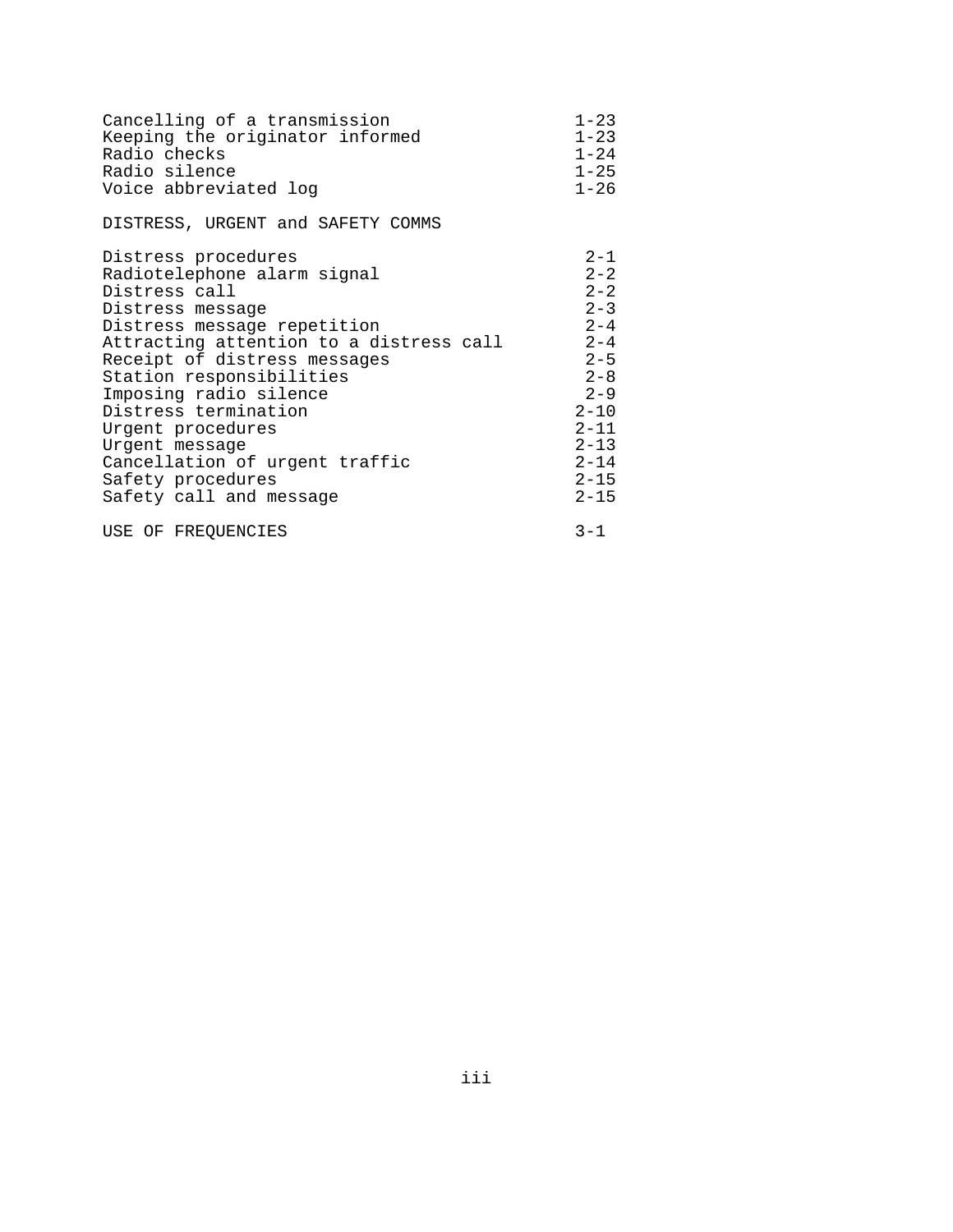#### **CHAPTER 1. General A. Control of communications**

- 1. When you use your radiotelephone, you are speaking for, and with the authority of, the command in which you are serving. The manner in which you use the radiotelephone reflects directly upon your Commanding Officer or Officer in Charge.
- 2. Group Offices and Communications Stations monitor your conversations and maintain discipline on radiotelephone circuits in their area of responsibility. Their authority stems from their Group and Areas Commanders, respectively. It is their duty to ensure that the Coast Guard maintains high standards of service to the public.

### **B. Know your basic operating rules**

1. All transmissions should be as clear and concise as possible.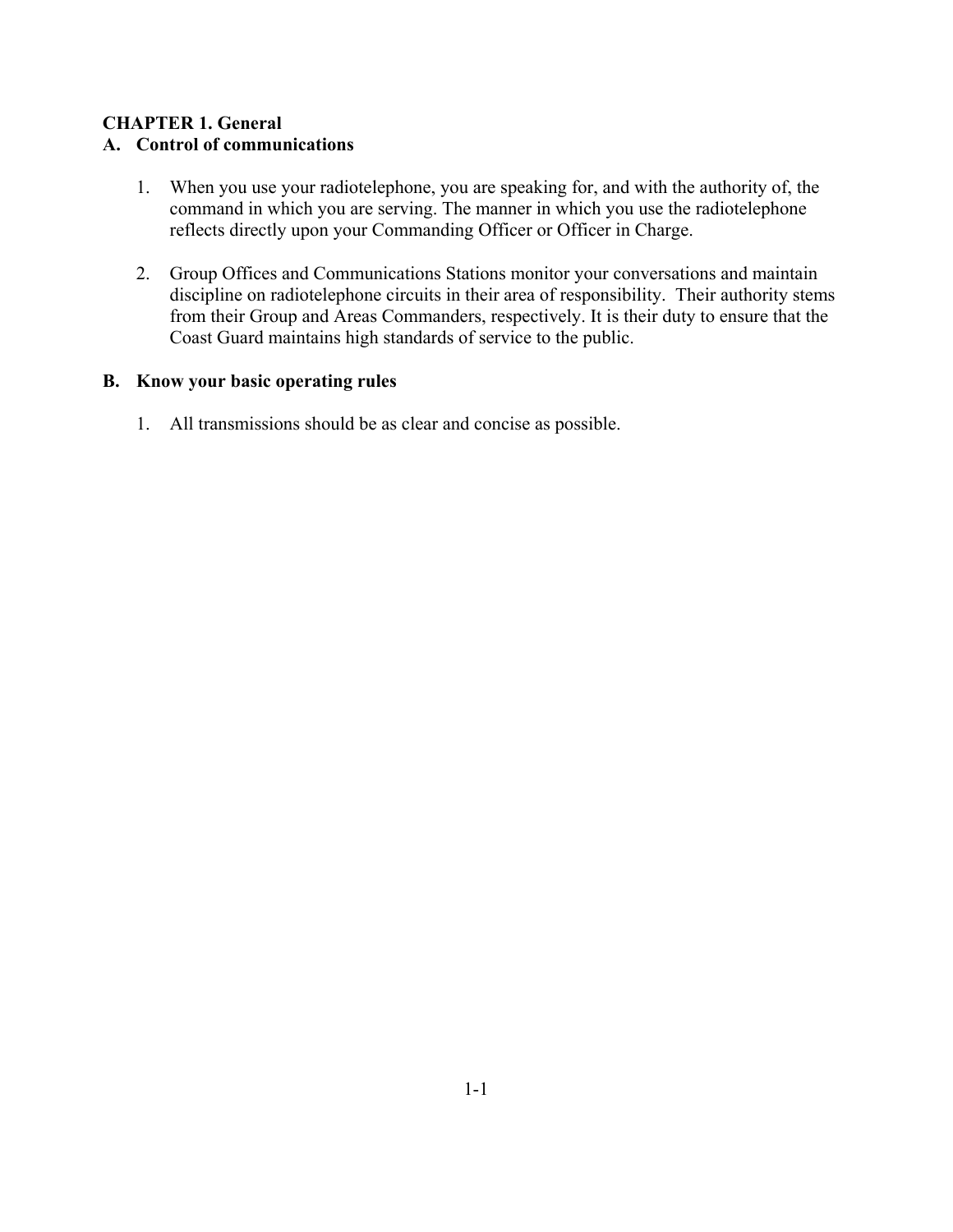- 1-B-1-a. The following practices are forbidden:
	- 1. Violations of radio silence.
	- 2. Unofficial conversation between operators.
	- 3. Transmitting on a directed net without permission (except flash and immediate traffic).
	- 4. Excessive tuning and testing.
	- 5. Transmitting the operator's personal sign or name.
	- 6. Unauthorized use of plain language.
	- 7. Use of other than authorized prowords.
	- 8. Unauthorized use of plain language in place of applicable prowords or operating signals.
	- 9. Linkage or compromise of classified call signs and address groups by plain language disclosures or association with unclassified call signs.
	- 10. Profane, indecent or obscene language.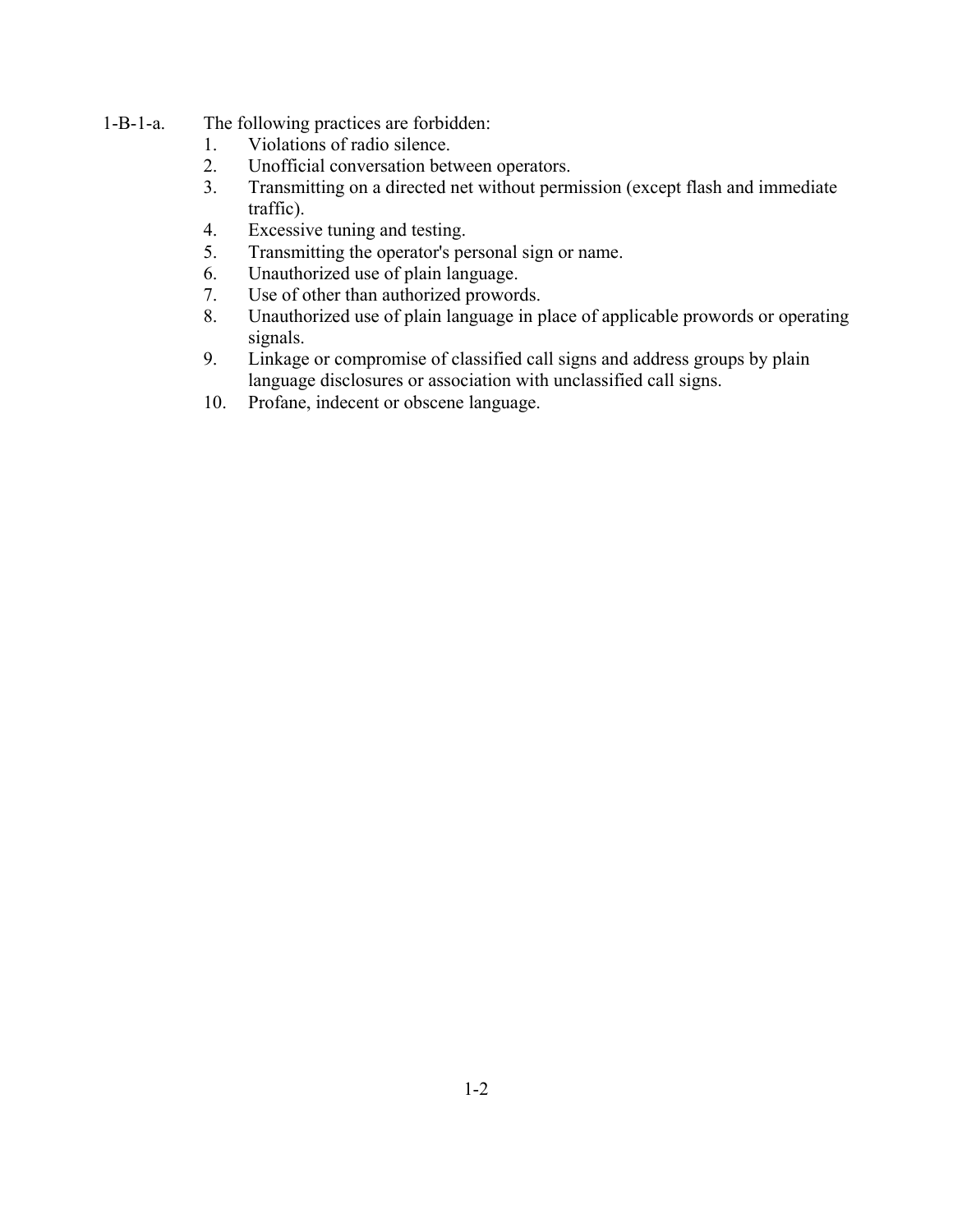### **C. Operating the radiotelephone set**

- 1. Step-by-step equipment operating instructions will be posted on or near each radio set. Familiarize yourself with them.
- 2. Know the position of the controls on the set to enable quick adjustments during hours of darkness.
- 3. Be alert while transmitting by radiotelephone. Release your Push-to-talk button occasionally (usually after each phrase or two) to allow another station to break-in if necessary and to listen for a few seconds for possible distresses. **!! PRACTICE THIS RULE !!**
- 4. Keep the receiver gain (volume control) tuned high enough to hear weak signals through static and interference.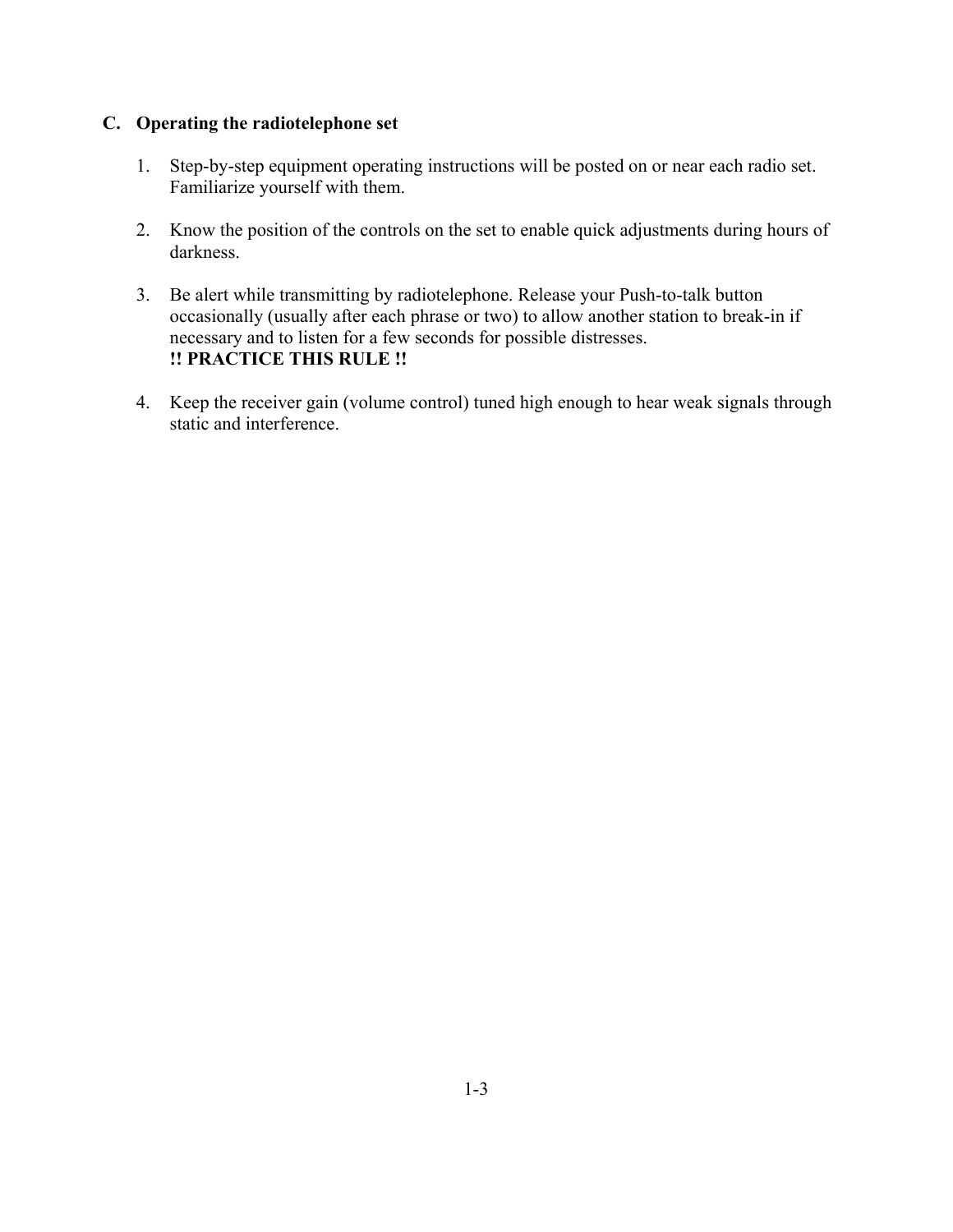# **D. Phonetic alphabet**

- 1. The phonetic alphabet may be used to identify any letter of the alphabet, or to spell word or group of letters.
- 2. Letter Phonetic Spoken as

| Α | ALFA    | AL FAH              |
|---|---------|---------------------|
| В | BRAVO   | BRAH VOH            |
| C | CHARLIE | CHAR LEE            |
| D | DELTA   | DELL TAH            |
| E | ECHO    | ECK OH              |
| F | FOXTROT | FOXS TROT           |
| G | GOLF    | GOLF                |
| Н | HOTEL   | HOH TELL            |
| I | INDIA   | IN DEE AH           |
| J | JULIETT | JEW LEE ETT         |
| K | KILO    | KEY<br>LOH          |
| L | LIMA    | LEE MAH             |
| M | MIKE    | MIKE                |
| N |         | NOVEMBER NO VEM BER |
| O | OSCAR   | OSS CAH             |
| Ρ | PAPA    | PAH<br>PAH          |
| Q | OUEBEC  | KEH BECK            |
| R | ROMEO   | ROW ME OH           |
| S | SIERRA  | SEE AIR RAH         |
| T | TANGO   | TANG GO             |
| U | UNIFORM | YOU NEE FORM        |
| V | VICTOR  | VIC TAH             |
| W | WHISKEY | WISS KEY            |
| X | XRAY    | ECKS RAY            |
| Y | YANKEE  | YANK KEY            |
| Ζ | ZULU    | ZOO LOO             |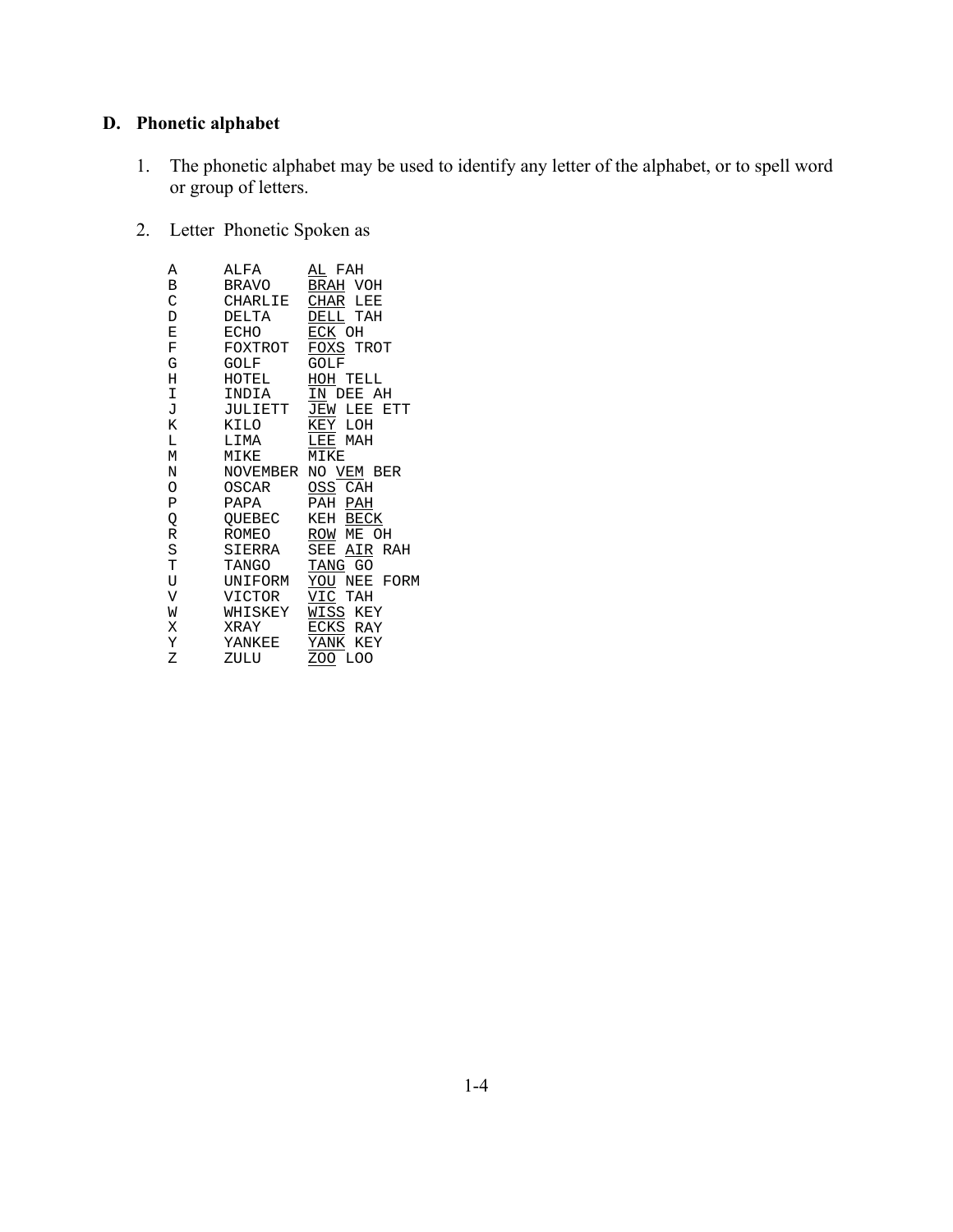### **(Note: The syllables underlined carry the accent).**

#### **E. Pronunciation of numerals**

1. To distinguish numerals from words having the same meaning, the PROWORD **"FIGURES"** is used preceding such numbers.

| Number Spoken |              |   | Number Spoken |
|---------------|--------------|---|---------------|
| O             | $Z@*E*@-RO$  | 5 | $F@*L*@FE$    |
|               | WUN          | h | SIX           |
|               |              | 7 |               |
| 2             | TOO          |   | S@*E*@V-EN    |
| ર             | TREE         | Χ | ATT           |
|               | $F@*O*@W-ER$ | q | $N@*I*@N-ER$  |

### **A hyphen represents a pause**

2. Numbers will be transmitted digit by digit except exact multiples of hundreds and thousands which may be spoken as such. The exception to this rule is date time groups which are always sent digit by digit.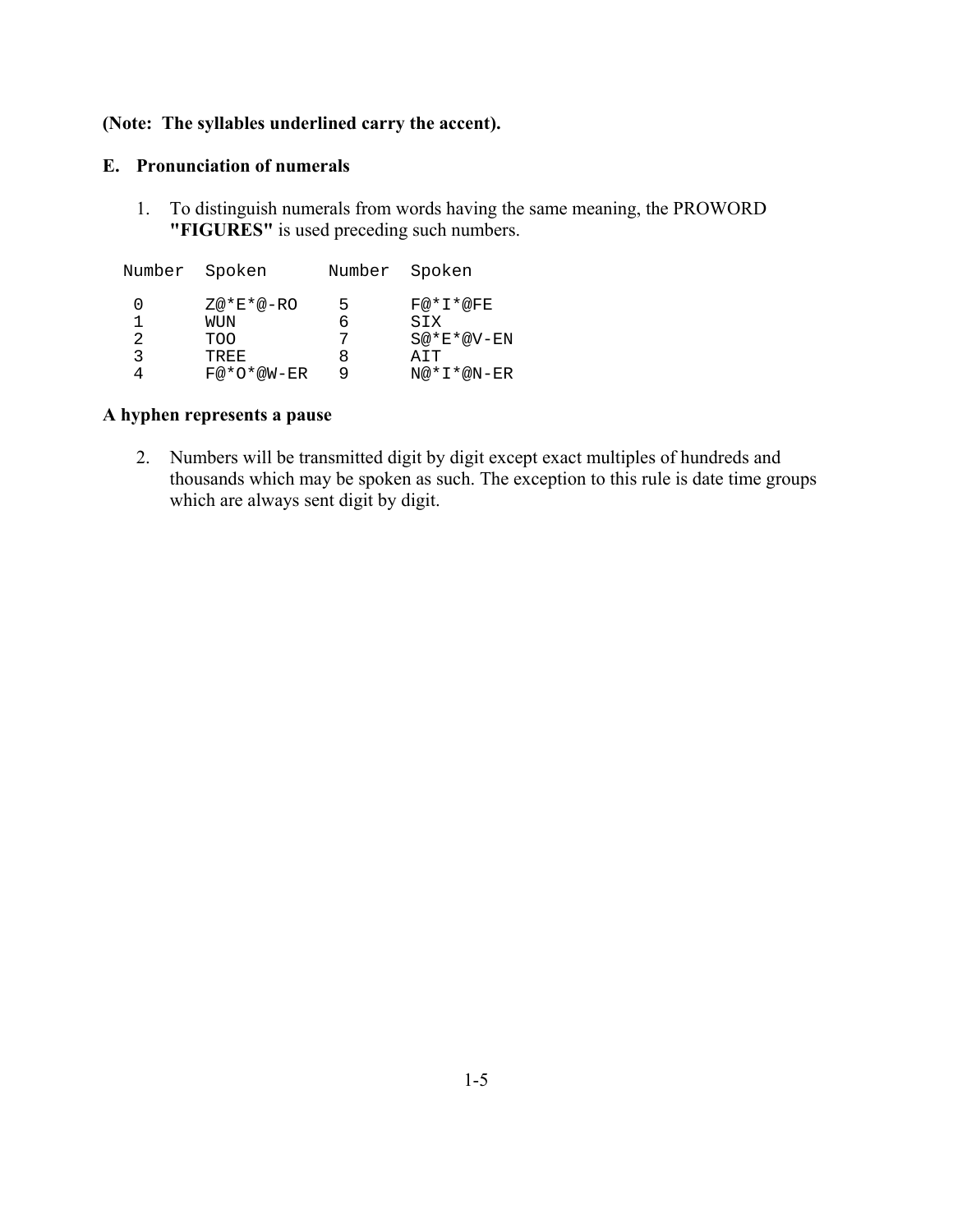#### **EXAMPLES:**  Number Spoken

| 44          |        | FOW-ER FOW-ER         |           |  |
|-------------|--------|-----------------------|-----------|--|
| 500         | 日下日日   | HUNDRED               |           |  |
| 7000        |        | SEV-EN TOU-SAND       |           |  |
| 16000       | WUN    | SIX TOU-SAND          |           |  |
| 14899       |        | WUN FOW-ER AIT NIN-ER |           |  |
|             |        |                       | NIN-ER    |  |
|             |        |                       |           |  |
| Decimal     | points | should                | be        |  |
| transmitted | in     | the                   | following |  |
| manner:     |        |                       |           |  |

**EXAMPLE:** (123.6) spoken as: "FIGURES-WUN TOO TREE DAY-SEE-MAL SIX"

The PROWORD "FIGURES" is not used in transmitting message headings.

### **F. Spelling**

1. Difficult words or groups within the text of plain text messages should be spelled using the phonetic alphabet preceded by the proword **"I SPELL."** If you can pro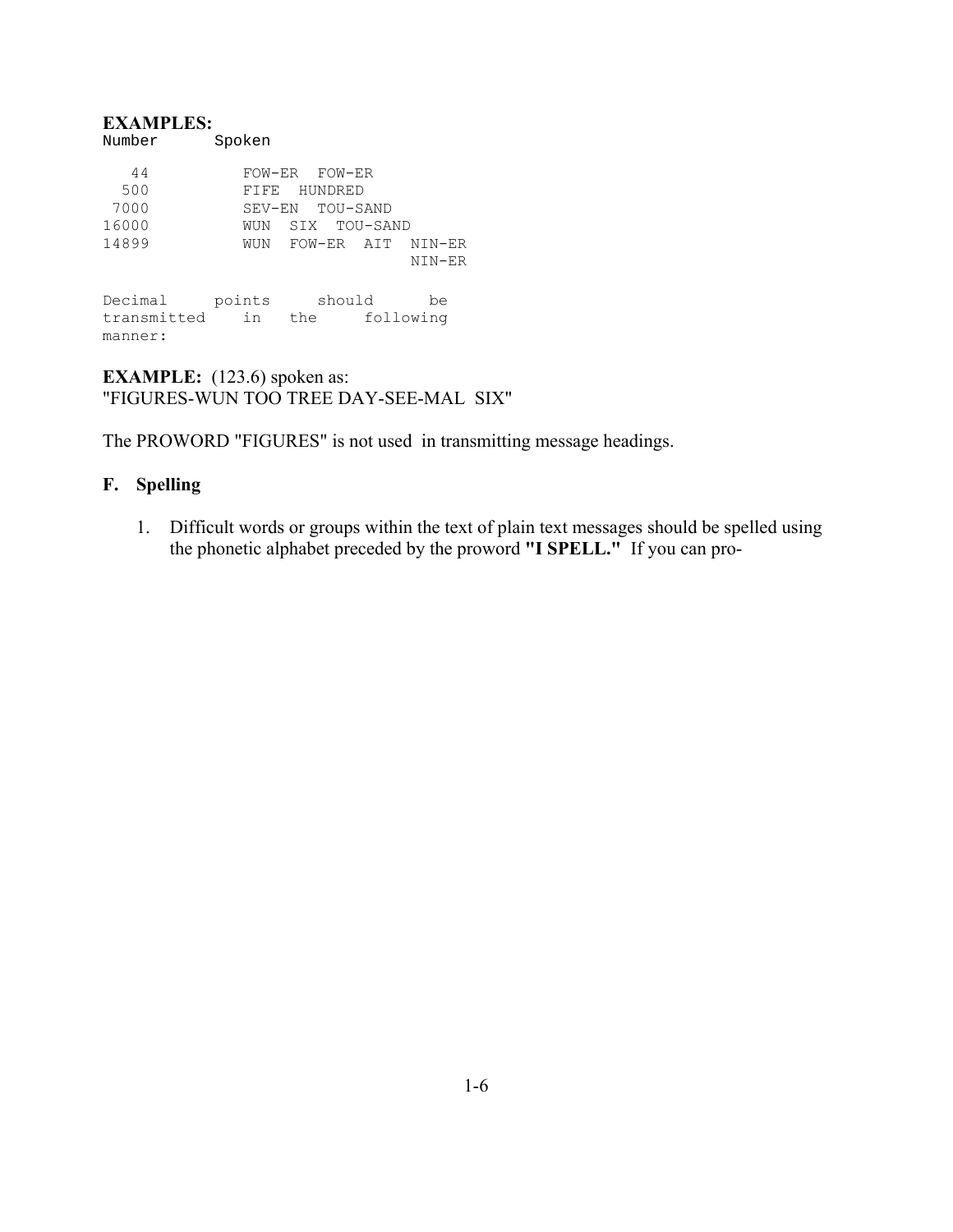1-F-1. (cont'd) nounce the word to be spelled, do so before and after the spelling to identify the word.

#### **EXAMPLE:**

"CANTENARY - I SPELL-CHARLIE ALFA NOVEMBER TANGO ECHO NOVEMBER ALFA ROMEO YANKEE - CANTENARY".

2. If a message text contains coded groups or other words which cannot be pronounced,the phonetic equivalents of the individual letters should be transmitted, without the proword **I SPELL.**

### **EXAMPLE:**

(Coded group LOZWT in text) "LIMA OSCAR ZULU WHISKEY TANGO"

- 3. Observe spelling procedures if word meaning can be misinterpreted as with the words: TO TOO TWO
- 4. When it is necessary to include mixed letters and numbers in a message text, the following would apply: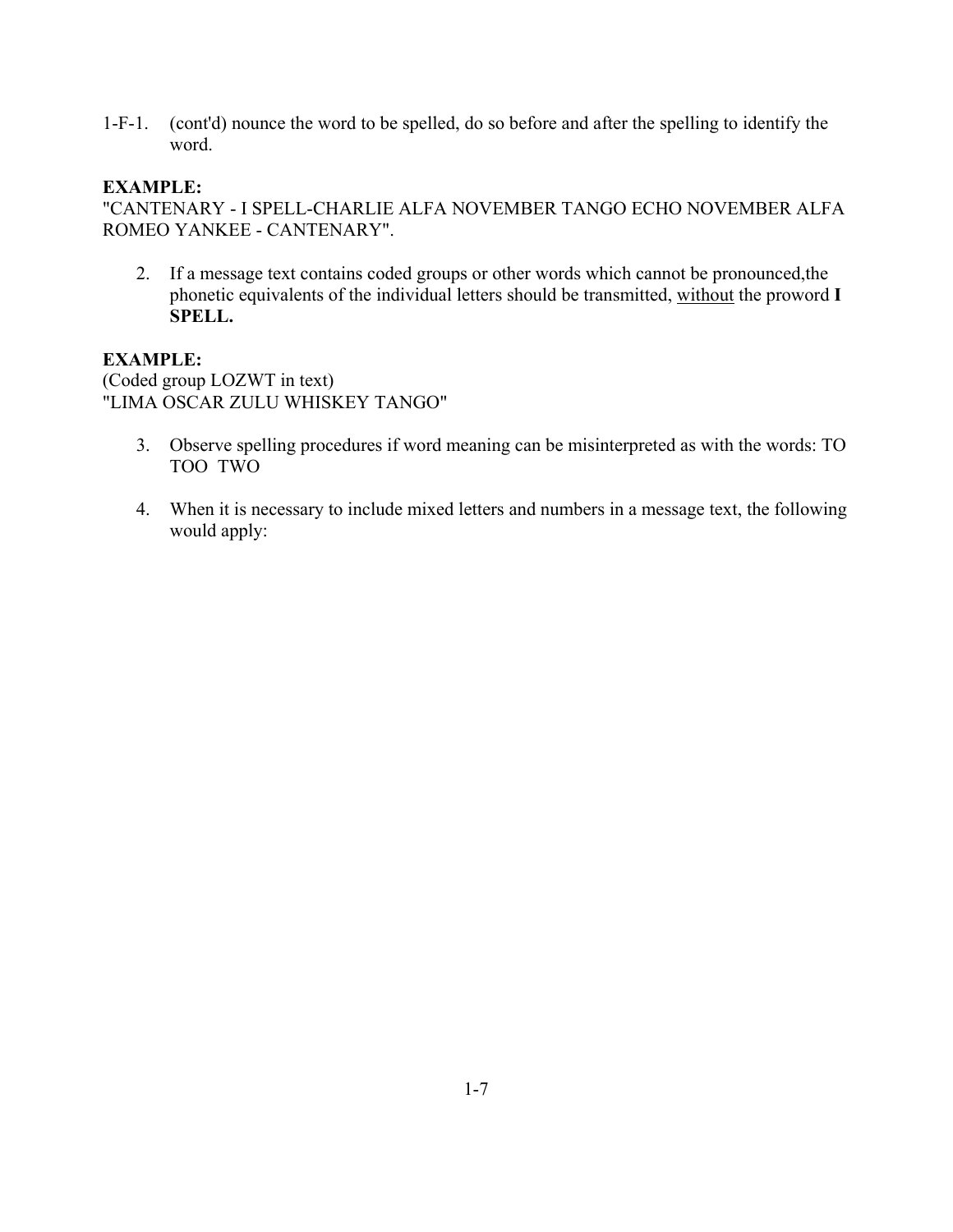1-F-4 (cont'd) **EXAMPLE:** (12A9B) spoken: "FIGURES - WUN TOO ALFA NINER BRAVO"

**EXAMPLE:** (TS67R) spoken:

#### "I SPELL - TANGO SIERRA SIX SEVEN ROMEO"

- 5. Spelling of words lengthens the time of transmission, thus increasing on-air time. Avoid spelling words unnecessarily.
- 6. Abbreviations in the text, initials used alone or in conjuction with short titles shall be spoken PHONETICALLY.

#### **EXAMPLE:**

"A." shall be spoken as "PARA ALFA." or "ACP" shall be spoken as "ALFA CHARLIE PAPA."

7. Dates shall be spoken digit by digit, with the months in full.

### **EXAMPLE:**

"20 AUG" is spoken as "TOO ZERO AUGUST."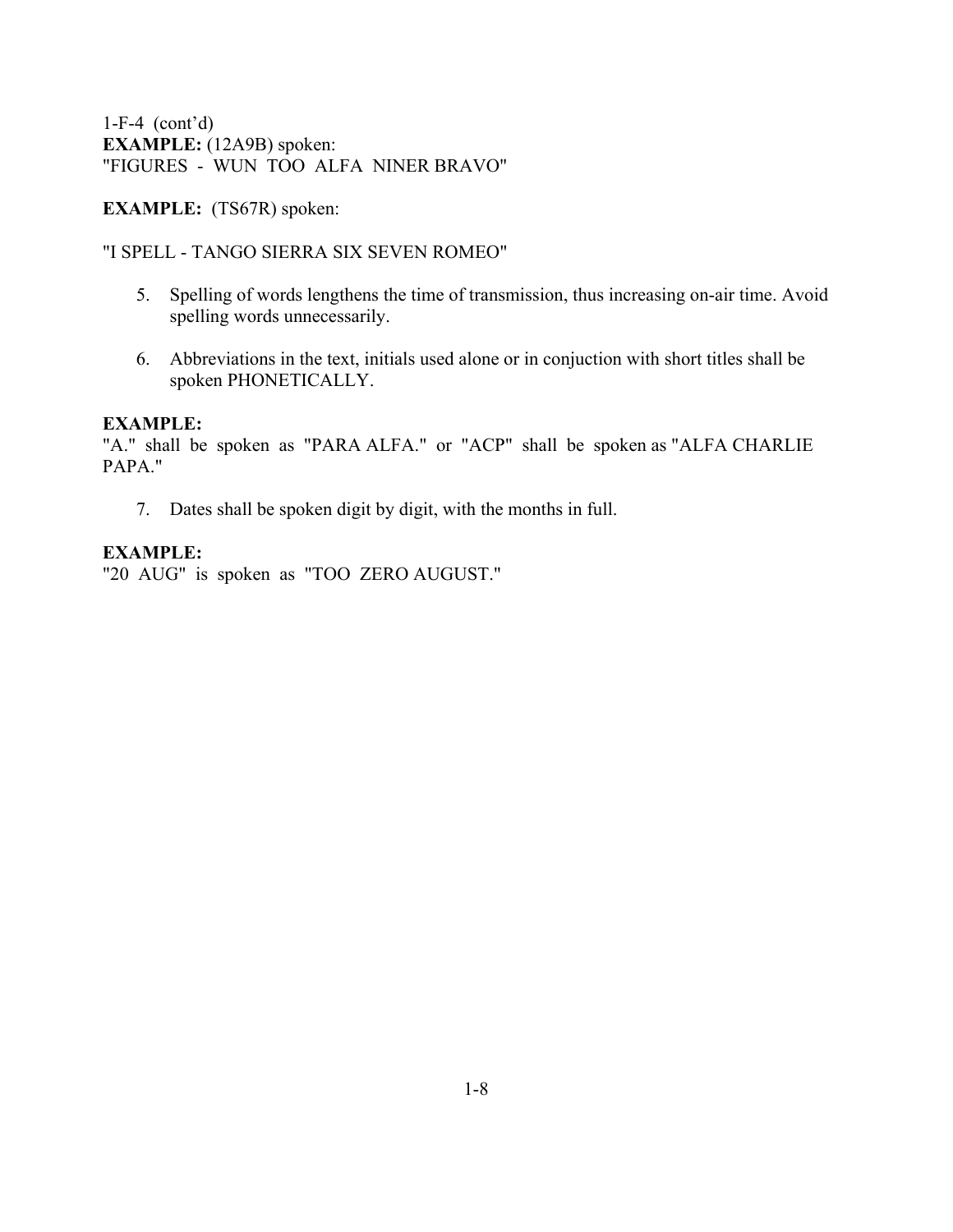- 8. Roman numerals shall be transmitted as the corresponding Arabic numerals preceded by the word, **"ROMAN NUMERALS."**
- 9. Personal initials shall be spoken Phonetically, prefixed by the word **"INITIALS."**

"W. E. GOLDFIST" shall be spoken as: "INITIALS WHISKEY ECHO GOLDFIST."

10. Abbreviations frequently used in normal speech may be used in the same manner when transmitted by voice

#### **EXAMPLE:**

"NATO" may be spoken as "NATO." "USCGC DALLAS" may be spoken "USCGC DALLAS."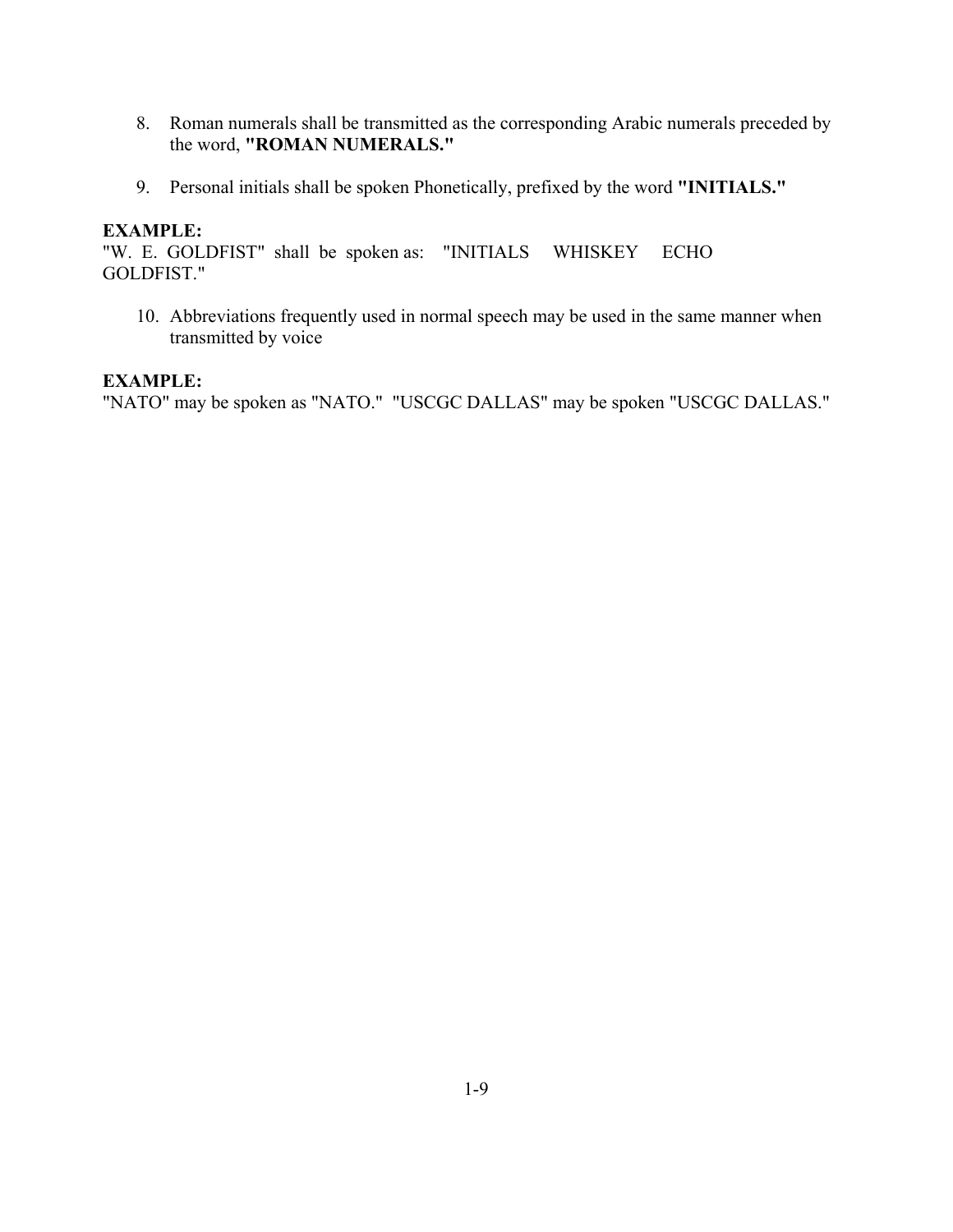11. Punctuation shall be spoken as follows:

| Comma                | <b>COMMA</b>                 |
|----------------------|------------------------------|
| Period               | <b>PERIOD</b>                |
| Parenthesis          | PAREN/UNPAREN                |
| Oblique Stroke SLANT |                              |
|                      | QuotationMarks QUOTE/UNQUOTE |
| Hyphen               | <b>HYPHEN</b>                |
| Semicolon            | <b>SEMICOLON</b>             |
| Dash                 | <b>DASH</b>                  |

### **DO NOT USE "SYMBOL FOR"**

### **G.** How **to call and reply**

- 1. Before transmitting, listen to the frequency to be used to insure that you will not interfere with another transmitting station.
- 2. Be certain your transmitter is set to the proper frequency.
- 3. Speak clearly, in a normal voice, holding the microphone approximately one inch from your lips.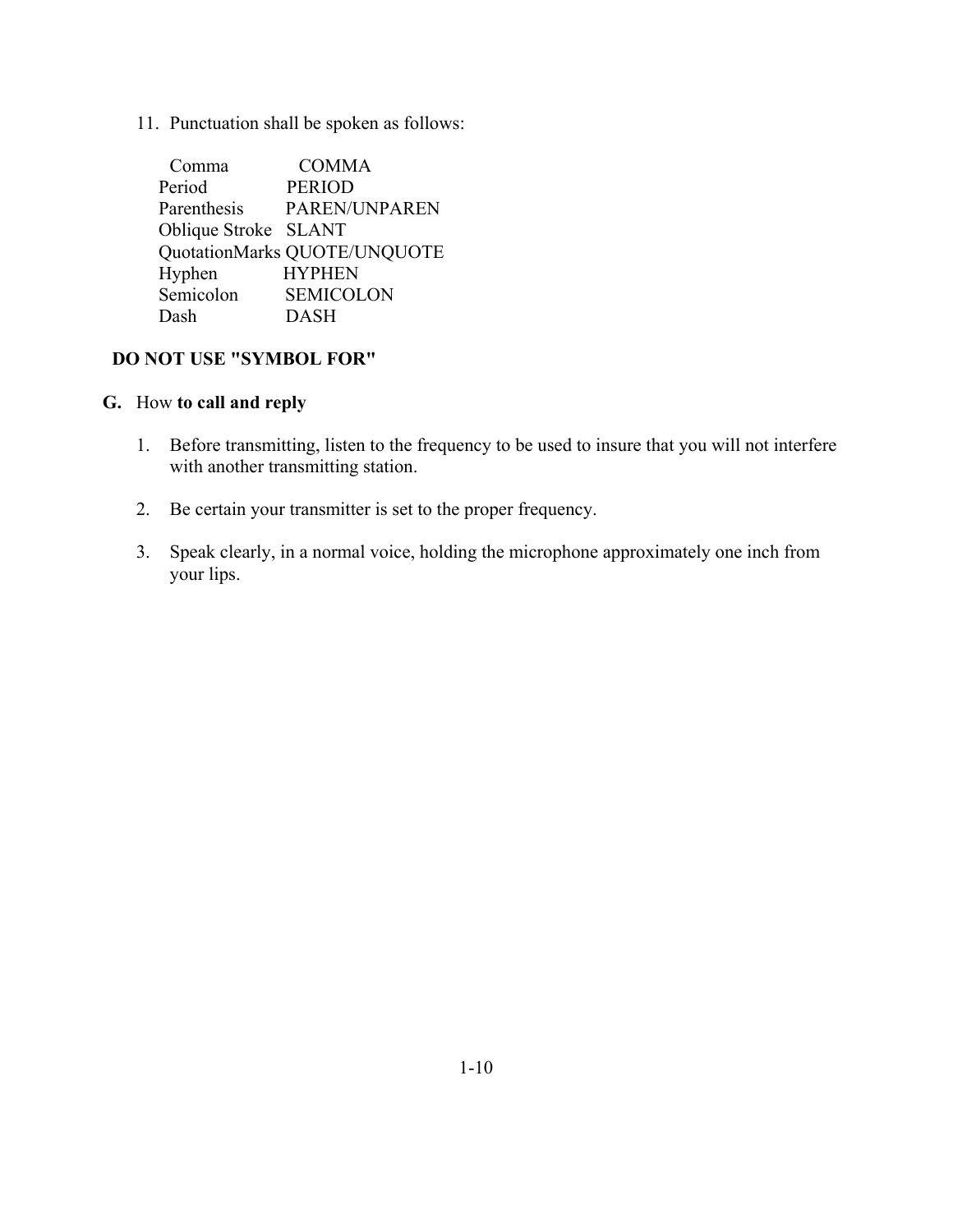- 4. Avoid excessive calling and unofficial transmissions. Call signs should be transmitted only once when conditions are favorable and twice when unfavorable.
- 5. If a station called does not reply to a call sent three times at intervals of two minutes, the calling shall cease. If, however, there is no reason to believe that harmful interference will be caused to other communications in progress, the call, may be repeated at three minute intervals.
- 6. When transmitting messages, send only as fast as the receiving operator can copy. Assume he is inexperienced until you know differently.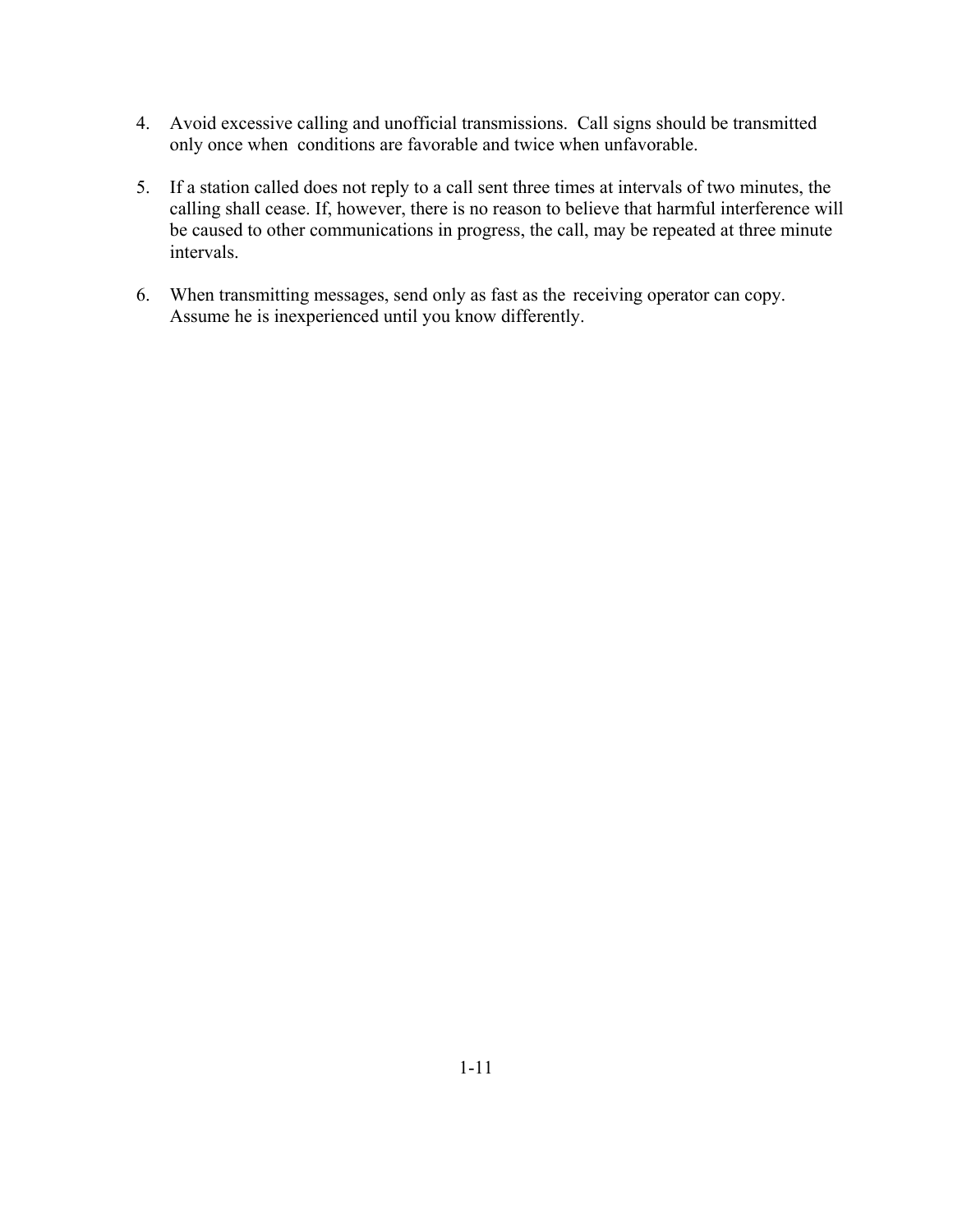7. Every transmission should endwith either **"OVER" or "OUT"** except in the case when the sending operator wishes to pause a few seconds before continuing transmission. The PROWORD **"WAIT"** may be used in this instance. If you intend to pause for a longer period of time before resuming your transmission, the PROWORD **"WAIT OUT"** shall be used.

### **(OVER AND OUT will never be used together).**

#### **H. Coast Guard voice call signs**

- 1. Normally a vessel's name serves as its voice call sign for radiotelephone communications. When establishing communications, the vessel's name shall be preceded by the phrase **"COAST GUARD CUTTER".**
- 2. Vessels and aircraft not having names shall use their numbers in place of a name, preceded by the phrase "COAST GUARD" **(NOT. "CHARLIE GOLF").** Helicopter call signs shall contain the word **"COPTER".**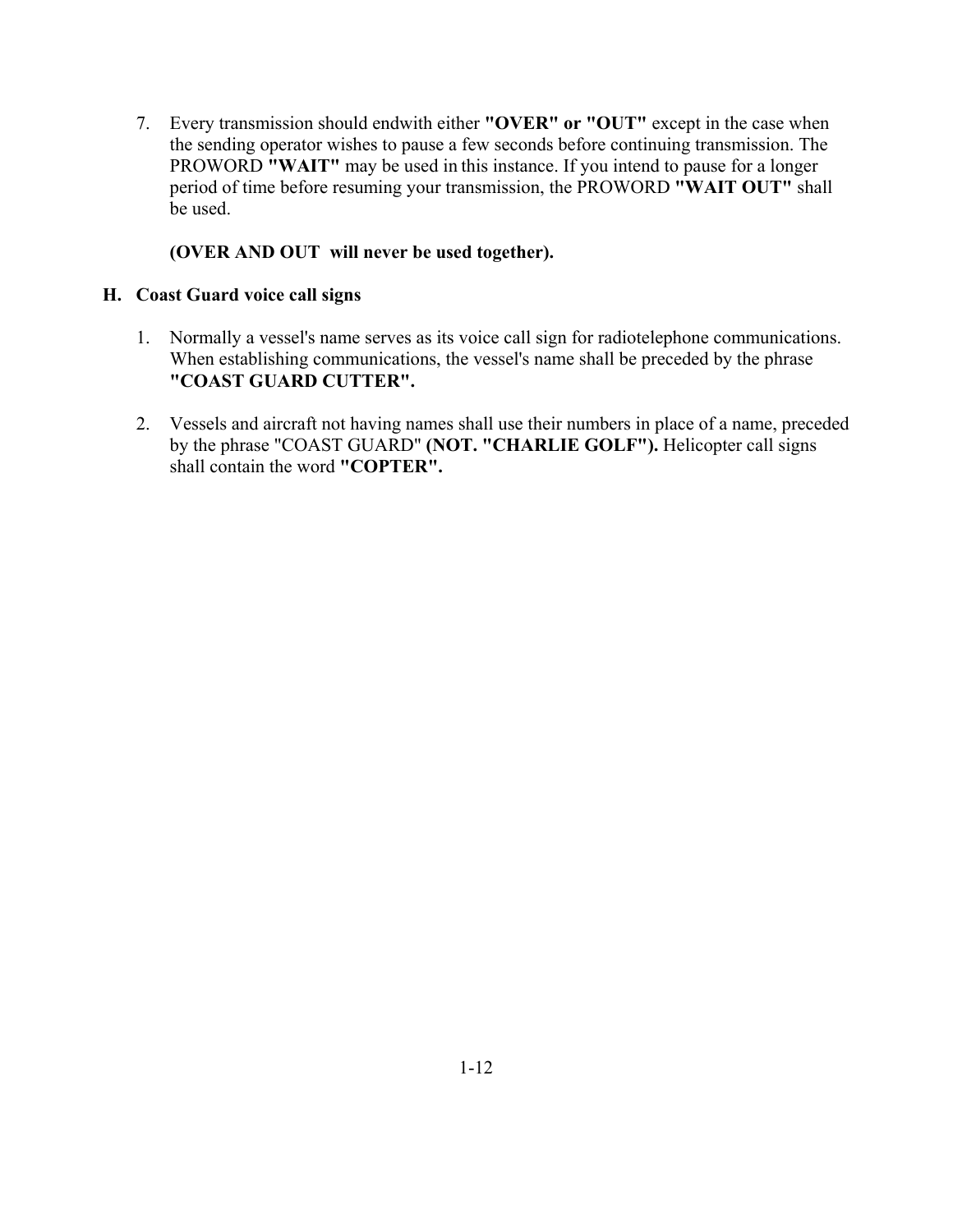- 3. Shore radio facilities use the words "COAST GUARD" **followed by the geographical location of the station and the type facility, such as AIR, RADIO, LIGHT STATION or STATION as appropriate.**
- 4. When an aircraft is engaged in a SAR mission, the word **"RESCUE"** shall be included as part of the call sign as shown below. **"COAST GUARD RESCUE 5494"**
- 5. The phrase "COAST GUARD" may be eliminated from calls when communicating with Coast Guard units on Coast Guard frequencies, after communications have been established. Where confusion will not arise, number call signs may be shortened to the last three digits.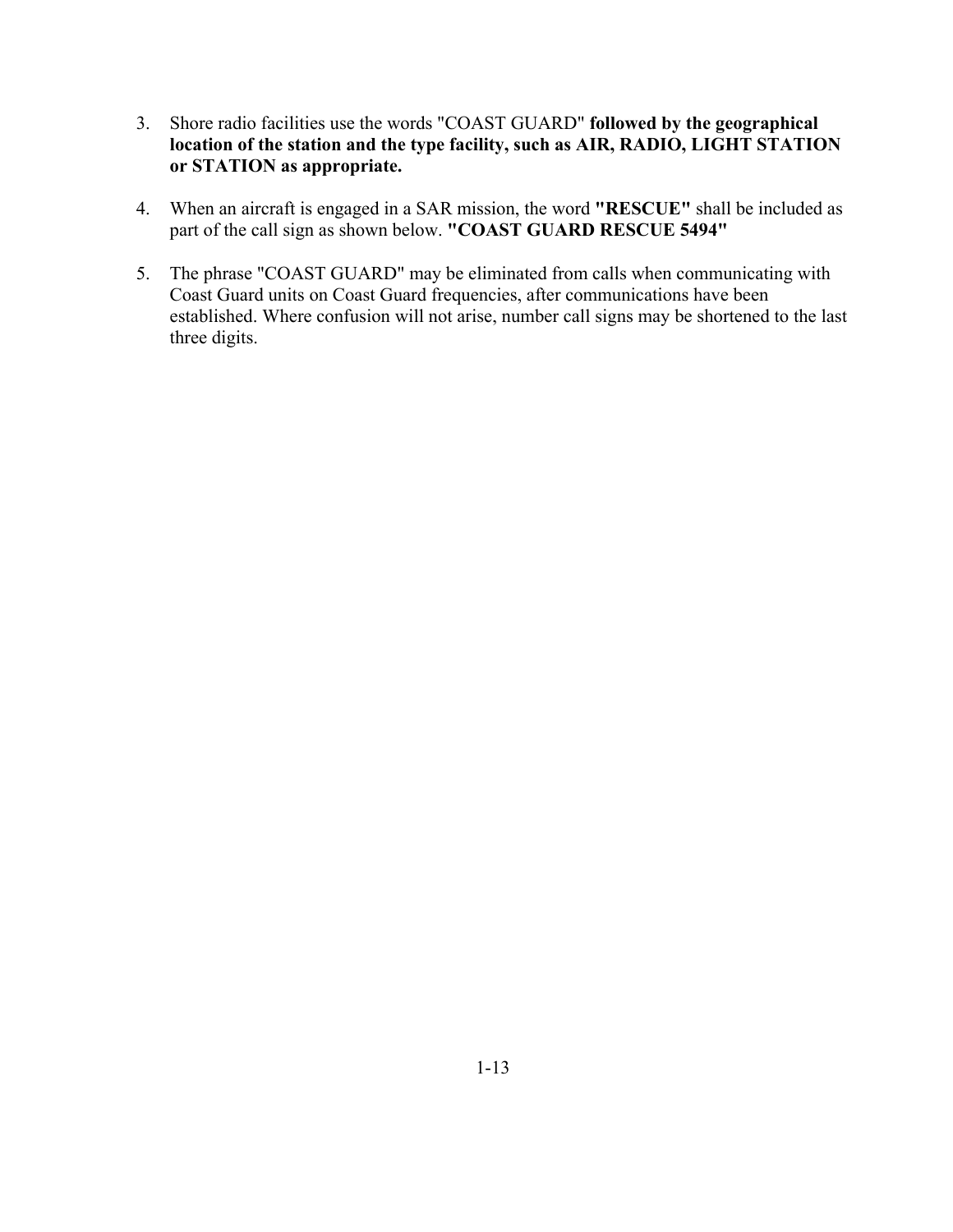Unit/Voice Call Shortened call COAST GUARD CUTTER

MELLON CUTTER MELLON

COAST GUARD SAN

FRANCISCO COMMUNICATION

STATION SAN FRANCISCO COMMSTA

COAST GUARD 44324 44324 or 324

**I.** PROWORDS are words or phrases which have been assigned meanings. Do not substitute prowords for textual matter in a message. Use only authorized prowords. SLANG expressions are strictly forbidden.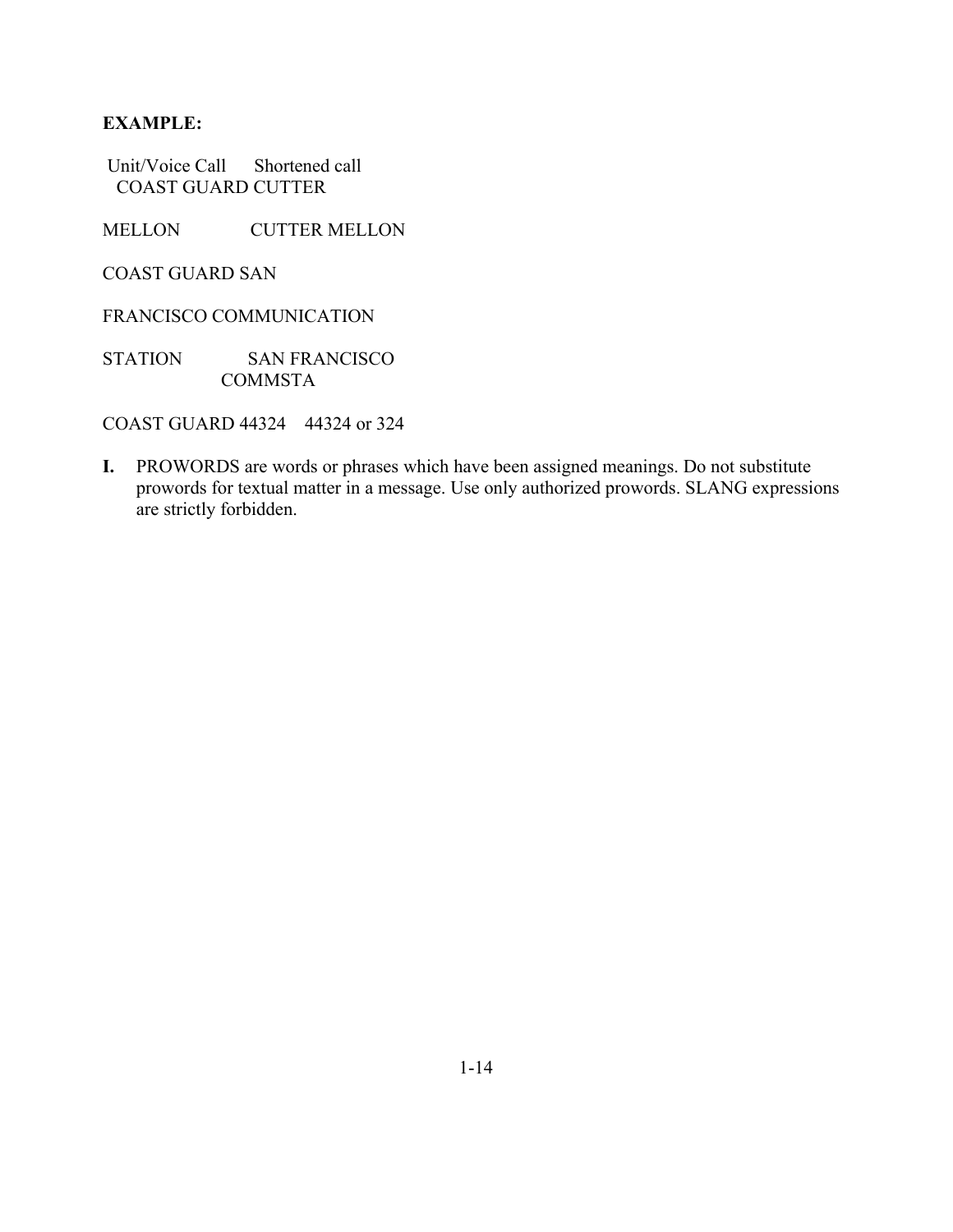**ALL AFTER** The portion of the message to which I have reference is all that which follows. ALL BEFORE The portion of the message to which I have reference is all that which precedes.

**BREAK** Indicates the separation of the text from other portions of the message.

**CORRECT** You are correct

**CORRECTION** An error has been made. Transmission will continue with the last word sent correctly.

**DISREGARD THIS TRANSMISSION** This transmission is in error, disregard it.

**FIGURES** Numerals follow

**FROM** The originator of this message is.

**GROUPS** This message contains the number of groups indicated.

**IMMEDIATE** Precedence immediate

**INFO** Addressees designated for information.

**I READ BACK** The following is my response to your instructions to read back.

**I SAY AGAIN** I am repeating transmission or portion indicated at your request.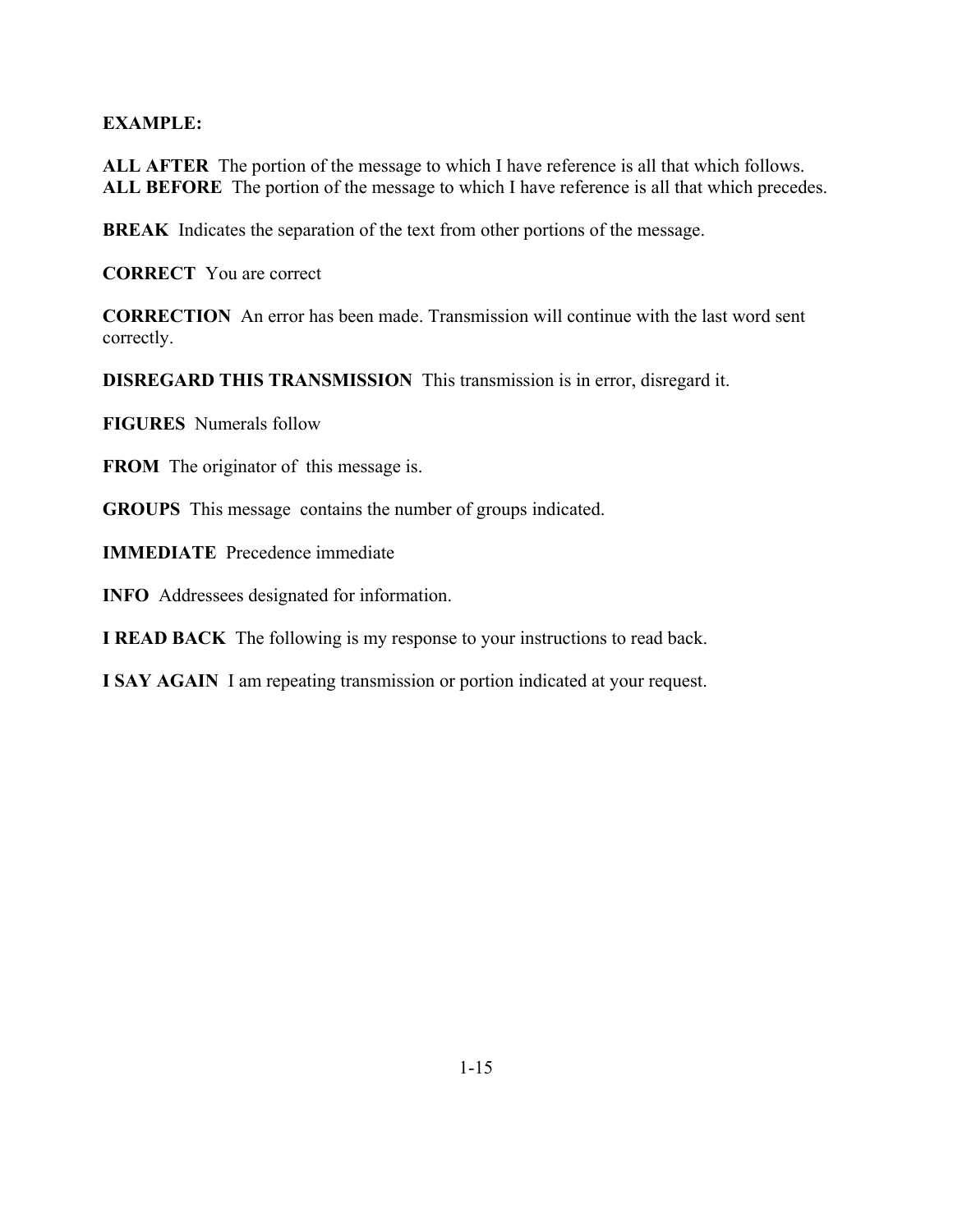**I SPELL** I shall spell the next word phonetically

**MESSAGE** A message which requires recording is about to follow.

**MORE TO FOLLOW** Transmitting station has additional traffic for the receiving station

**OUT** End of transmission no reply necessary.

**OVER** End of transmission respond back

**PRIORITY** Precedence priority.

**READ BACK** Repeat this entire message back to me exactly as received.

**RELAY TO** Transmit this message to all addressees or those indicated.

**ROGER** I have received your transmission satisfactorily.

**ROUTINE** Precedence routine.

**SAY AGAIN** Repeat all your last transmission.

**SILENCE** Cease transmissions immediately.

**SILENCE LIFTED** Resume normal transmissions.

**SPEAK SLOWER** Reduce speed of transmission.

**THIS IS** This transmission is from the station whose designation immediately follows.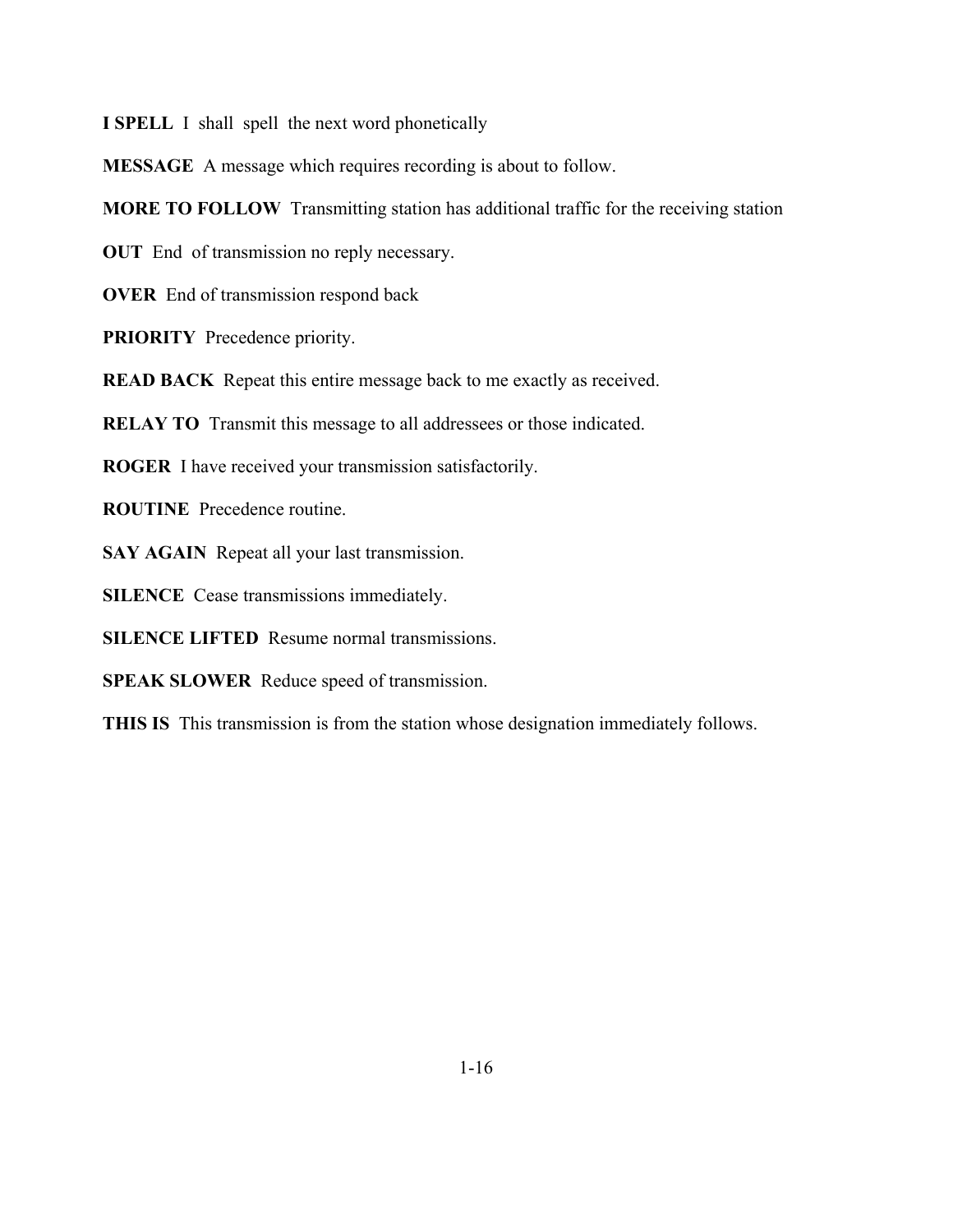**TIME** That which follows is the time or date-time-group of message.

**TO** The addressees whose designations immediately follows are to take action on this message.

**WAIT** I must pause for a few seconds.

**WAIT OUT** I must pause longer than a few seconds.

**WILCO** I have received your message. I understand and I will comply.

**WORD AFTER** The word of the message to which I have reference is that which follows.

**WORD BEFORE** The word of the message to which I have reference is that which precedes.

**WORDS TWICE** Communications are difficult. Transmit each phrase (or code group) twice.

**WRONG** Your last transmission was incorrect. The correct version is.

**Use the words "AFFIRMATIVE and NEGATIVE" instead of "YES and NO".**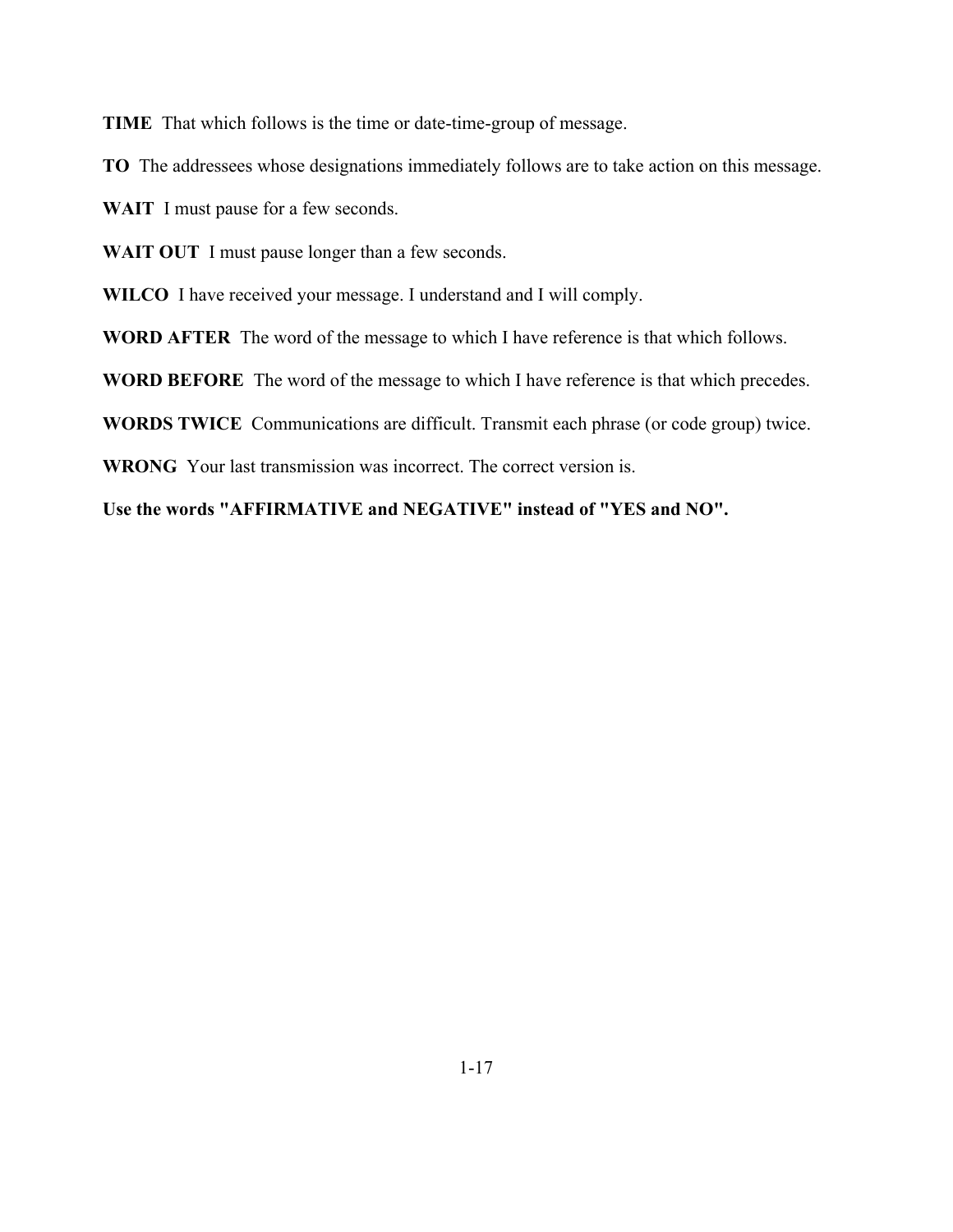# **J. Message elements**

#### **EXAMPLE:**

Transmitted in the following order:

| <b>CALL SIGN</b> | station called  |
|------------------|-----------------|
| <b>THIS IS</b>   | (proword)       |
| <b>CALL SIGN</b> | station calling |

**MESSAGE** (proword)

**RELAY TO** (relay instructions) READ BACK or DO NOT ANSWER etc., (transmission instructions,if any)

| <b>PRECEDENCE</b>                          | (proword)                              |
|--------------------------------------------|----------------------------------------|
| <b>TIME</b>                                | (proword) DAY/HOUR/MINUTE/Z/MONTH/YEAR |
| <b>FROM</b>                                | (proword)                              |
| T <sub>O</sub>                             | (proword)                              |
| <b>INFO</b>                                | (proword)                              |
| <b>GROUPS</b>                              | (proword)                              |
| <b>BREAK</b><br><b>CLASSIFICATION LINE</b> | (proword)                              |

MESSAGE TEXT

**BREAK** (proword) CORRECT or MORE TO FOLLOW (proword) (final instructions)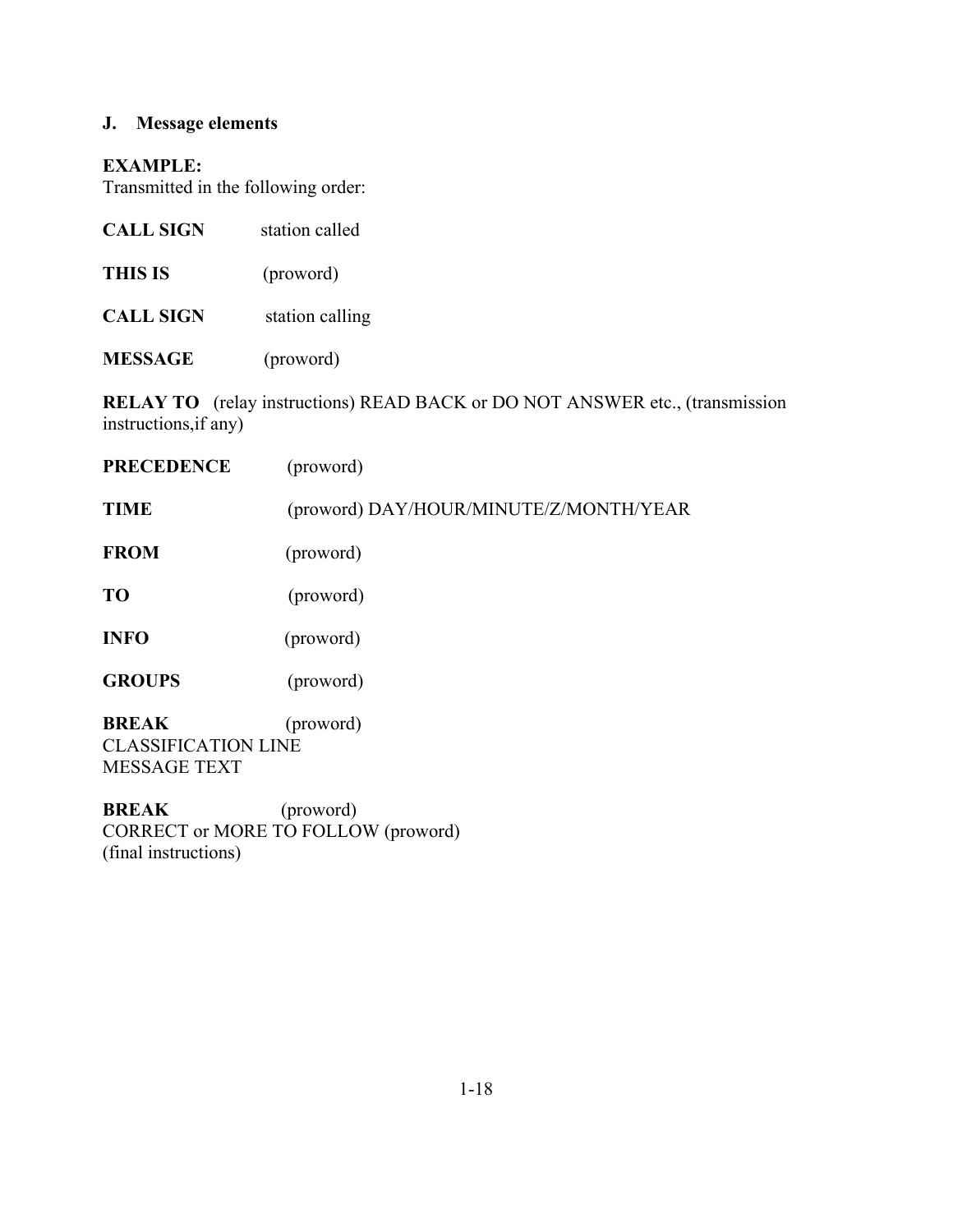COAST GUARD CUTTER DUANE - THIS IS - COAST GUARD BOSTON GROUP - MESSAGE - READ BACK - PRECEDENCE -PRIORITY - TIME - 171405Z MAY 83 - (PAUSE)

FROM CCGDONE BOSTON MA

TO USCGC DUANE

INFO COMCOGARDGRU BOSTON MA

GROUPS figures TOO WUN

BT (spoken BREAK)

UNCLAS (spoken UNCLAS) MESSAGE TEXT

BT (spoken BREAK)

CORRECT GROUP 15 to read xxxxx MORE TO FOLLOW.

OVER

#### **K. Corrections during transmission**

1. When an error is made by a transmitting operator, the proword "CORRECTION" will be transmitted followed by the last word, group, proword or phrase correctly sent.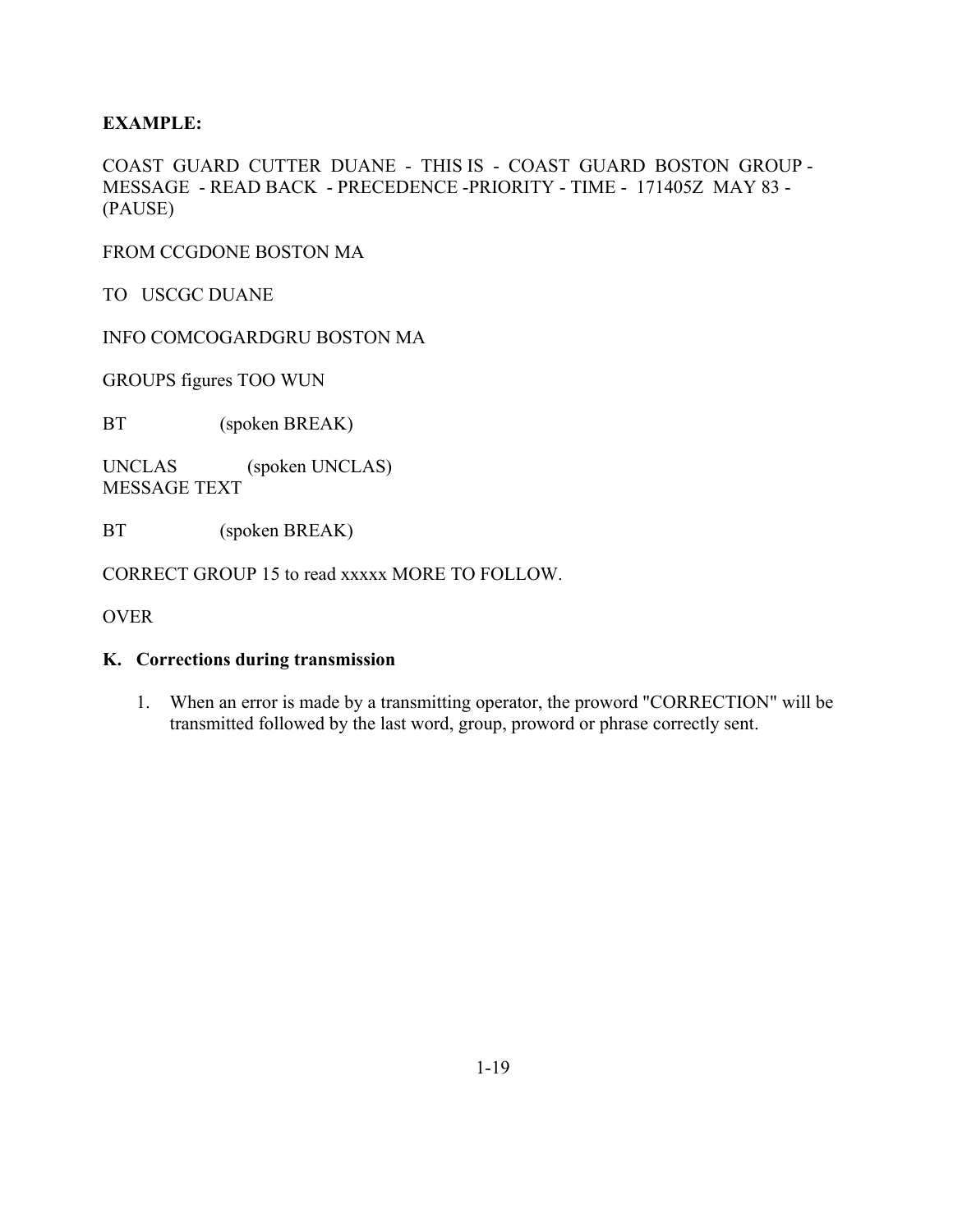"THIS IS - DUANE - MESSAGE- PRIORITY - TIME etc. BREAK – UNCLAS - SET WATCH TOO SIX SEVEN ZERO -CORRECTION - SET WATCH TOO WUN AIT TOO etc.."

#### **L. Asking for repeats**

1. If portions of a message are not received, requests for repetitions will be as follows:

(Sample of message text: UNCLAS CONDUCT SEA TRIALS IMMEDIATELY)

#### **EXAMPLE of a request:**

"SAN FRANCISCO COMMSTA - THIS IS -CUTTER MIDGETT - SAY AGAIN WORD AFTER SEA- OVER"

#### **EXAMPLE of the reply:**

"THIS IS - SAN FRANCISCO COMMSTA - I SAY AGAIN WORD AFTER SEA - TRIALS-OVER"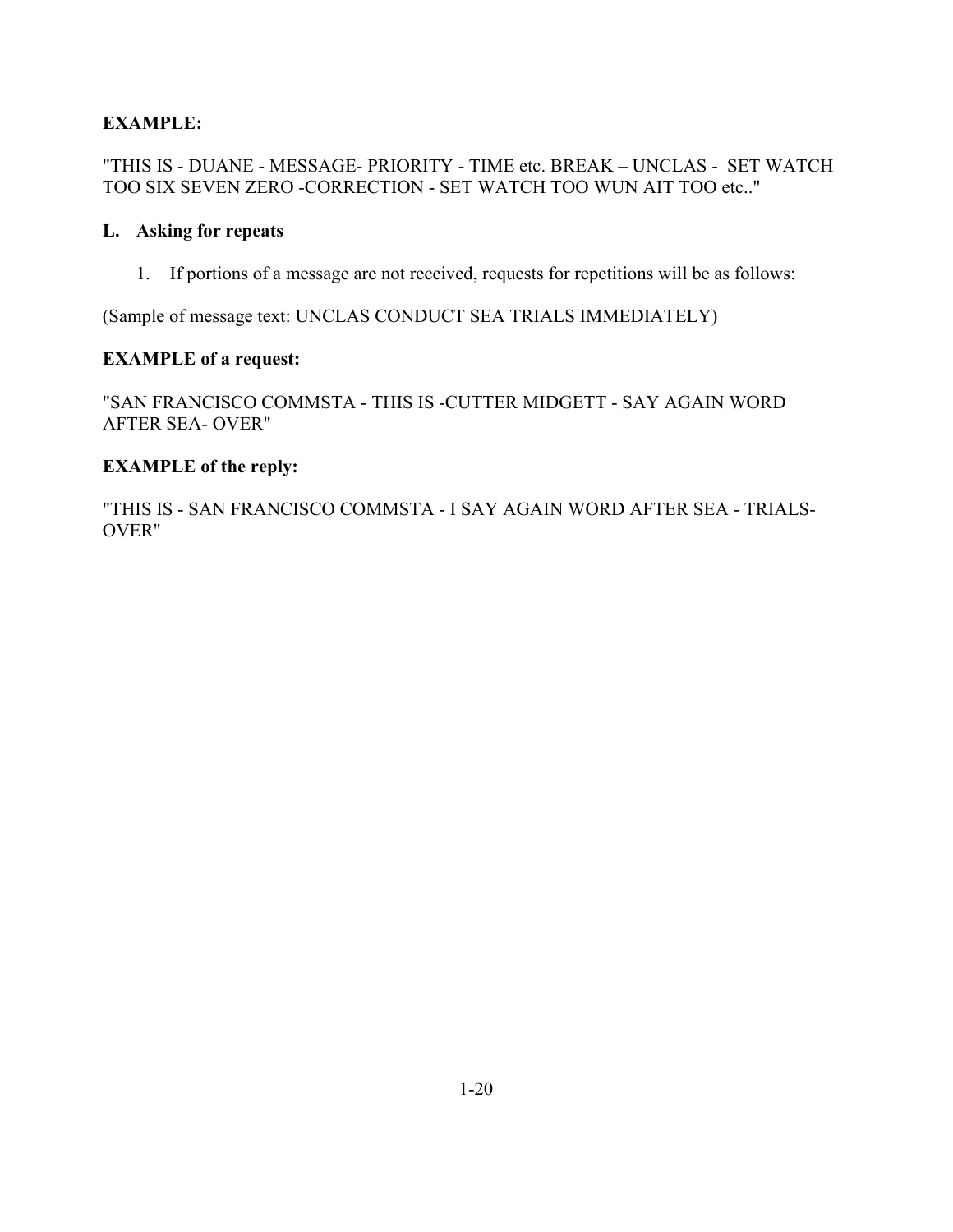2. If a portion is missed between two groups copied correctly, the following would apply:

## **EXAMPLE of a request:**

"MIAMI COMMSTA - THIS IS – CUTTER JARVIS - SAY AGAIN - UNCLAS TO TRIALS - OVER".

3. If sections of a message were missed:

# **EXAMPLE of a request:**

"MIAMI COMMSTA - THIS IS – CUTTER DALLAS - SAY AGAIN - ALL BEFORE - BREAK - OVER" or "MIAMI COMMSTA - THIS IS - CUTTER DALLAS – SAY AGAIN - ALL AFTER - BREAK - OVER"

4. If a portion of the heading was missed:

# **EXAMPLE of a request:**

"PORTSMOUTH COMMSTA - THIS IS - CUTTER BIBB - SAY AGAIN - FROM TO INFO - OVER"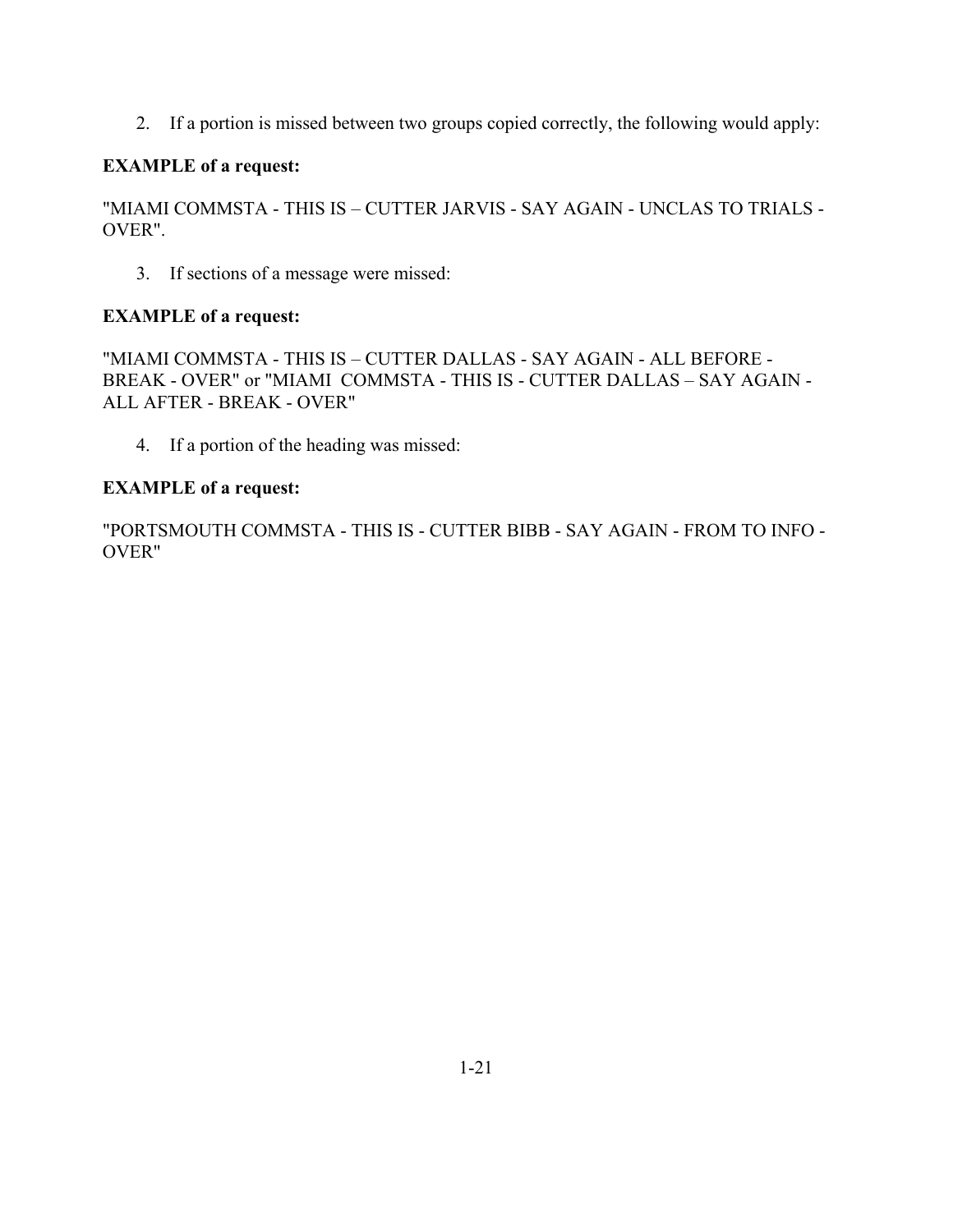#### **M. Receipt of messages**

1. Messages are receipted for to document their delivery. Do not "ROGER" for a message until you are sure it has been received completely and correctly.

### **EXAMPLE of a receipt:**

" CUTTER BIBB - THIS IS – BOSTON COMMSTA - ROGER - OUT" **include "date-timegroup" if repetitions where requested.** 

#### **N. Time of receipt or delivery of messages.**

1. When a message has been sent or received, the time of completion shall be indicated in the time column of the radio log. If message blanks are used, instead of copying the entire message in the log, enter the TOR or TOD at the bottom of the blank, and in the log enter the date-time-group and originator of the message followed by the time received or deliverd.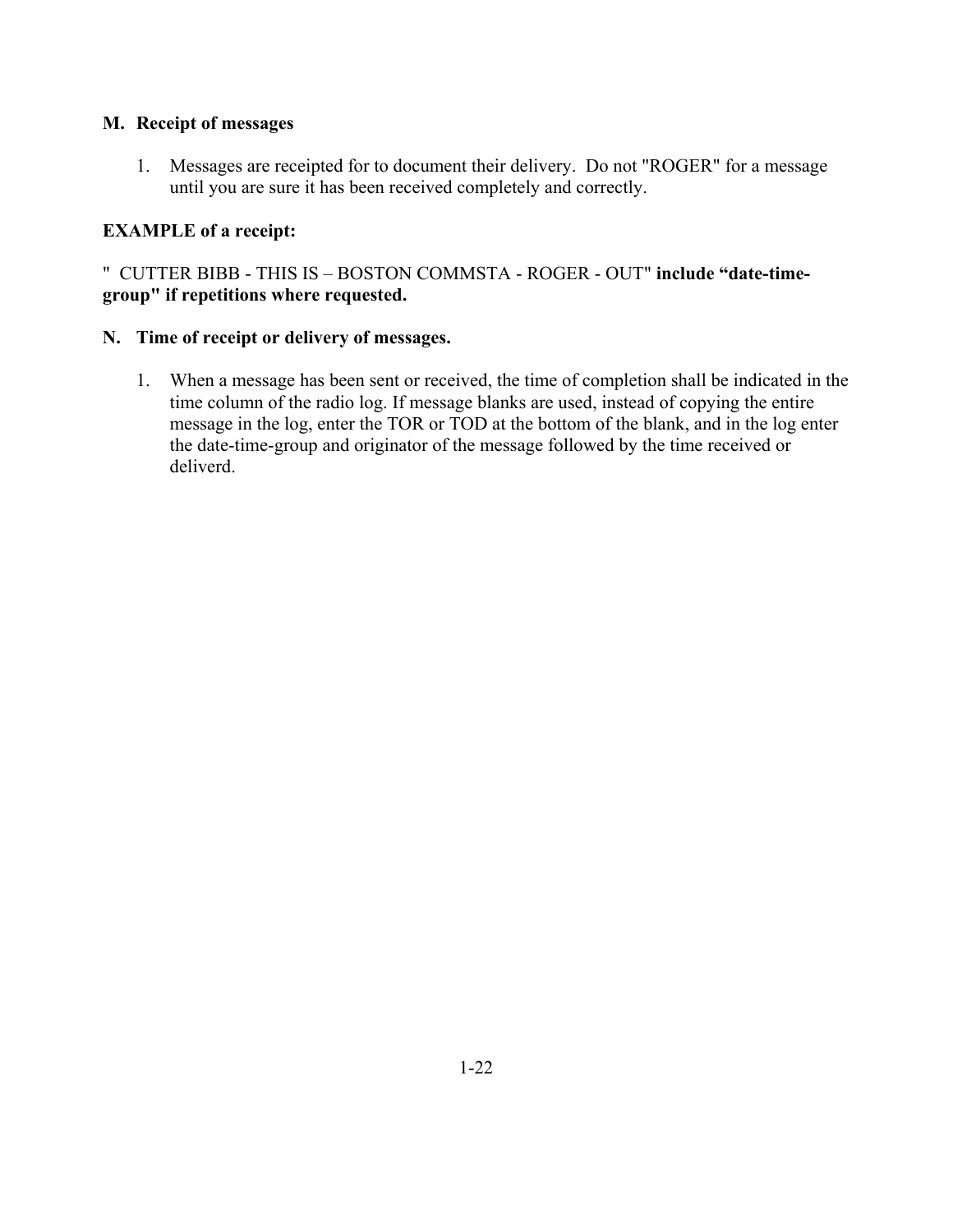## **EXAMPLE of time receipt (TOR)**

date-time-group unit freq op/sign 171454Z MAY 83/DALLAS/2694kHz/WT

### **EXAMPLE of time of delivery (TOD)**

date-time-group unit freq op/sign 171458Z MAY 83/BIBB/157.05mHz/WT

### **O. Cancelling a transmission**

1. A message may be cancelled during transmission by the use of the prowords "DISREGARD THIS TRANSMISSION - OUT". A message which has been receipted for can be cancelled only by another message.

### **P. Keeping the originator informed**

1. It is important that the originator be kept informed as to the status of delivery of messages. Operational commanders establish procedures within their commands as necessary to notify originators of non-delivery of messages. Make sure you read and understand these procedures.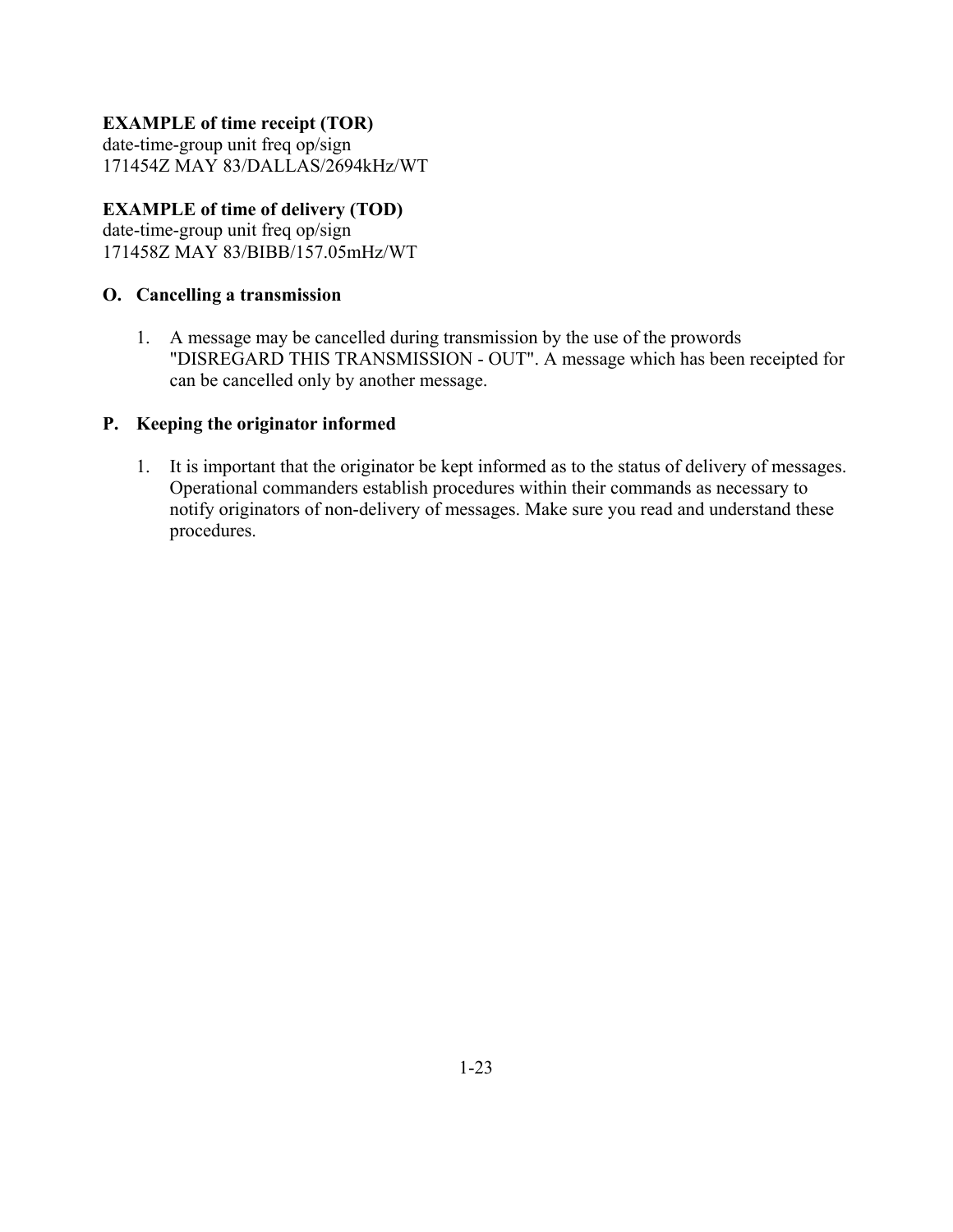#### R. **Radio checks**

1. Radio checks should be conducted when communications with a unit are doubtful. They shall be made on Coast Guard working frequencies after a preliminary call on the International calling and distress frequencies.

#### **EXAMPLE (both loud & clear):**

"COAST GUARD CUTTER PLANETREE -THIS IS - COAST GUARD HONOLULU COMMUNICATIONS STATION - SHIFT 2670 KHZ or 157.05 MHZ – OUT

"THIS IS - CUTTER PLANETREE -ROGER - OVER-"

"THIS IS - HONOLULU COMMSTA – ROGER OUT"

Other replies may be:

SIGNAL STRENGTH:

| LOUD: | strong signal                              |
|-------|--------------------------------------------|
| GOOD: | good signal                                |
| WEAK: | can hear with difficulty                   |
|       | VERY WEAK: can hear with great difficulty. |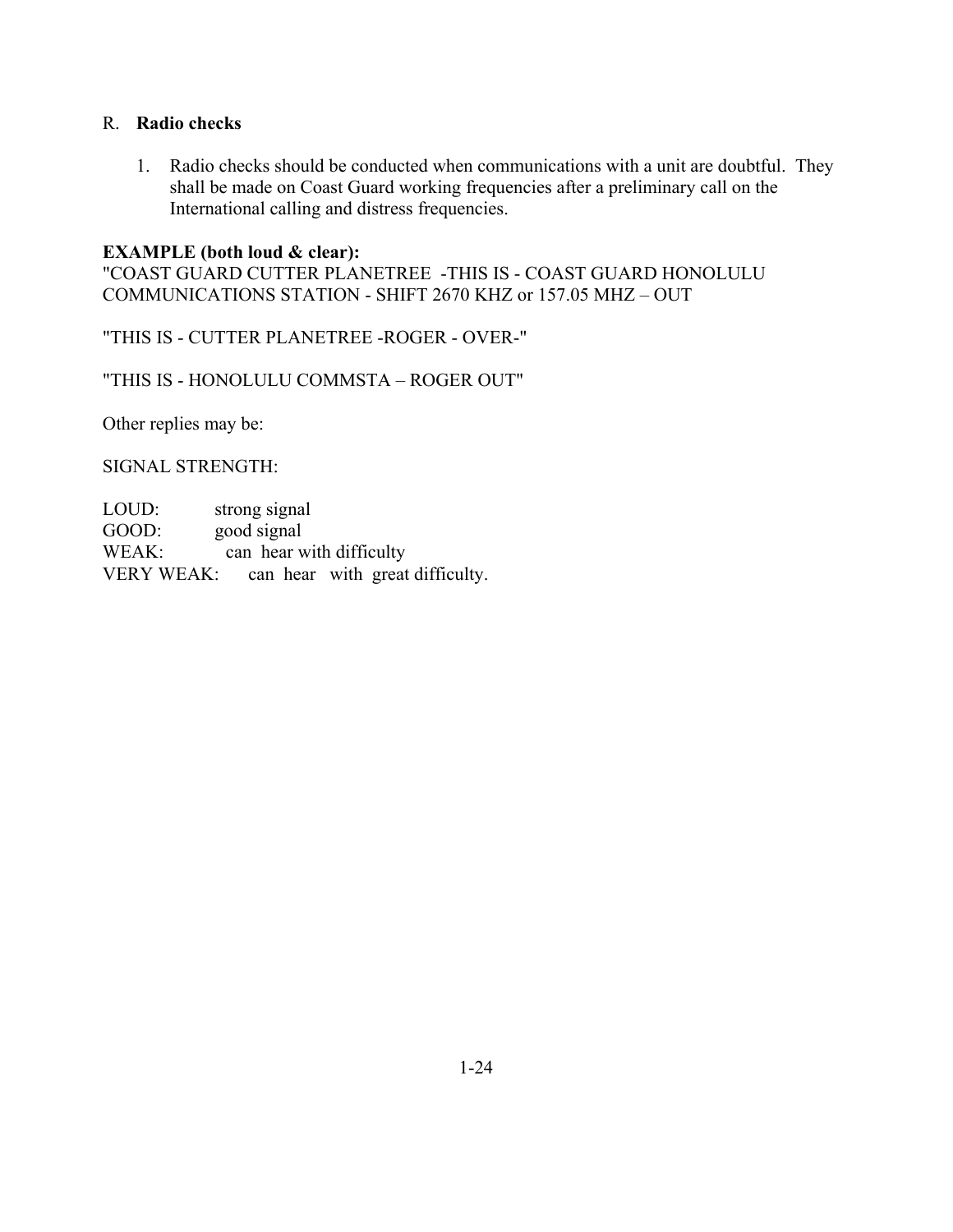CLEAR: excellent quality READABLE: good quality DISTORTED: have trouble reading WITH INTEFERENCE: have trouble reading you due to interference

## **EXAMPLE**

"WEAK AND DISTORTED" or "LOUD WITH INTEFERENCE" etc.

### S. **Radio silence**

1. Radio silence may be imposed or lifted by a station only when authorized by a competent authority. (i.e., Group Commander)

#### **EXAMPLE:**

"ALL STATIONS - THIS IS – BALTIMORE GROUP - SILENCE SILENCE SILENCE - 2670 KHZ - OUT"

silence no longer necessary

"ALL STATIONS - THIS IS – BALTIMORE GROUP - SILENCE LIFTED - OUT"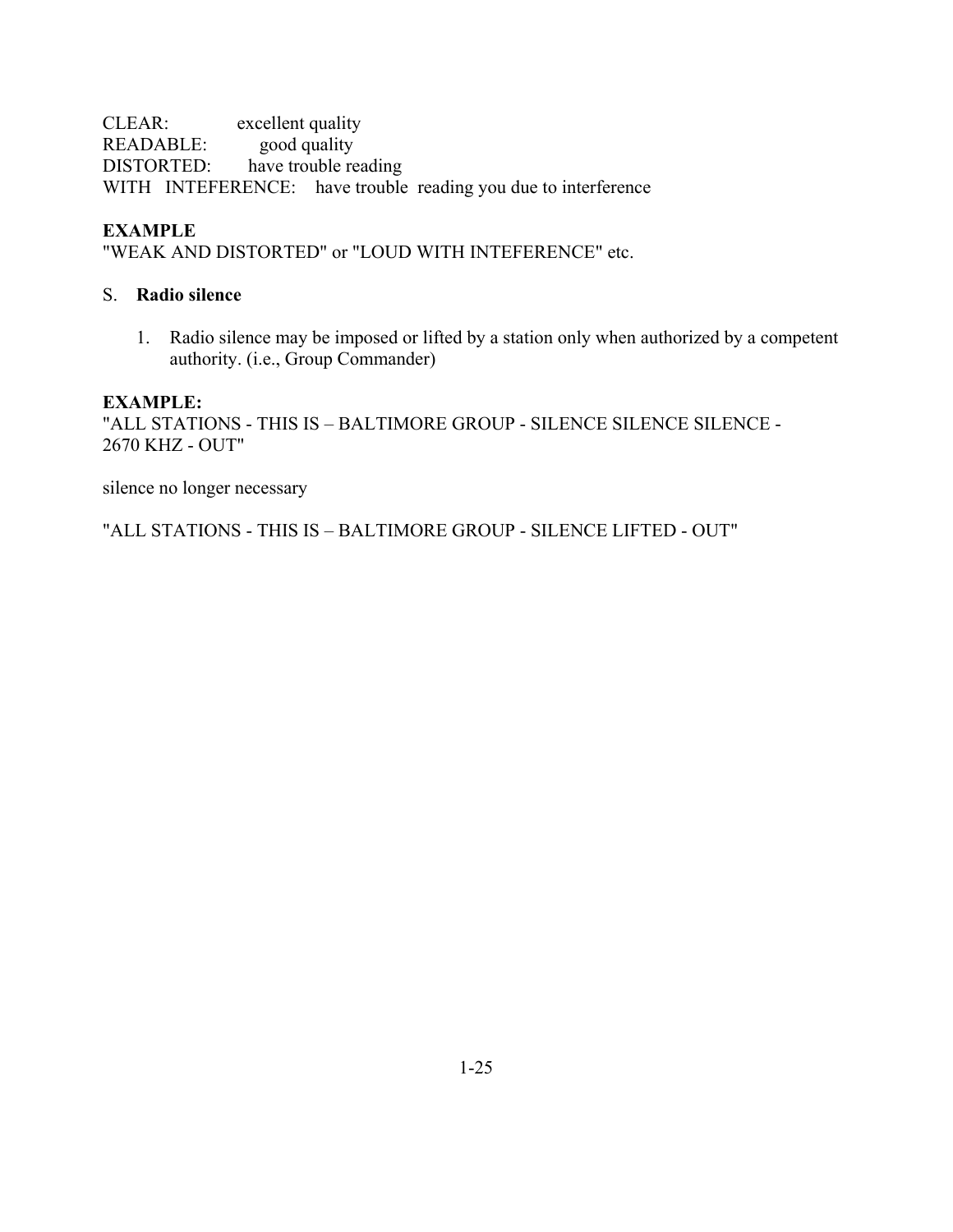# T. **Voice abbreviated log**

1. The minimum log requirement is a bound ledger with all messages recorded therein. Your entries must be readable and written in ink. If you wish to use a typewriter and maintain a log and messages separately, you may do so. The decision as to the completeness required in keeping the abbreviated log rests with the Commanding Officer or Officer-in-Charge.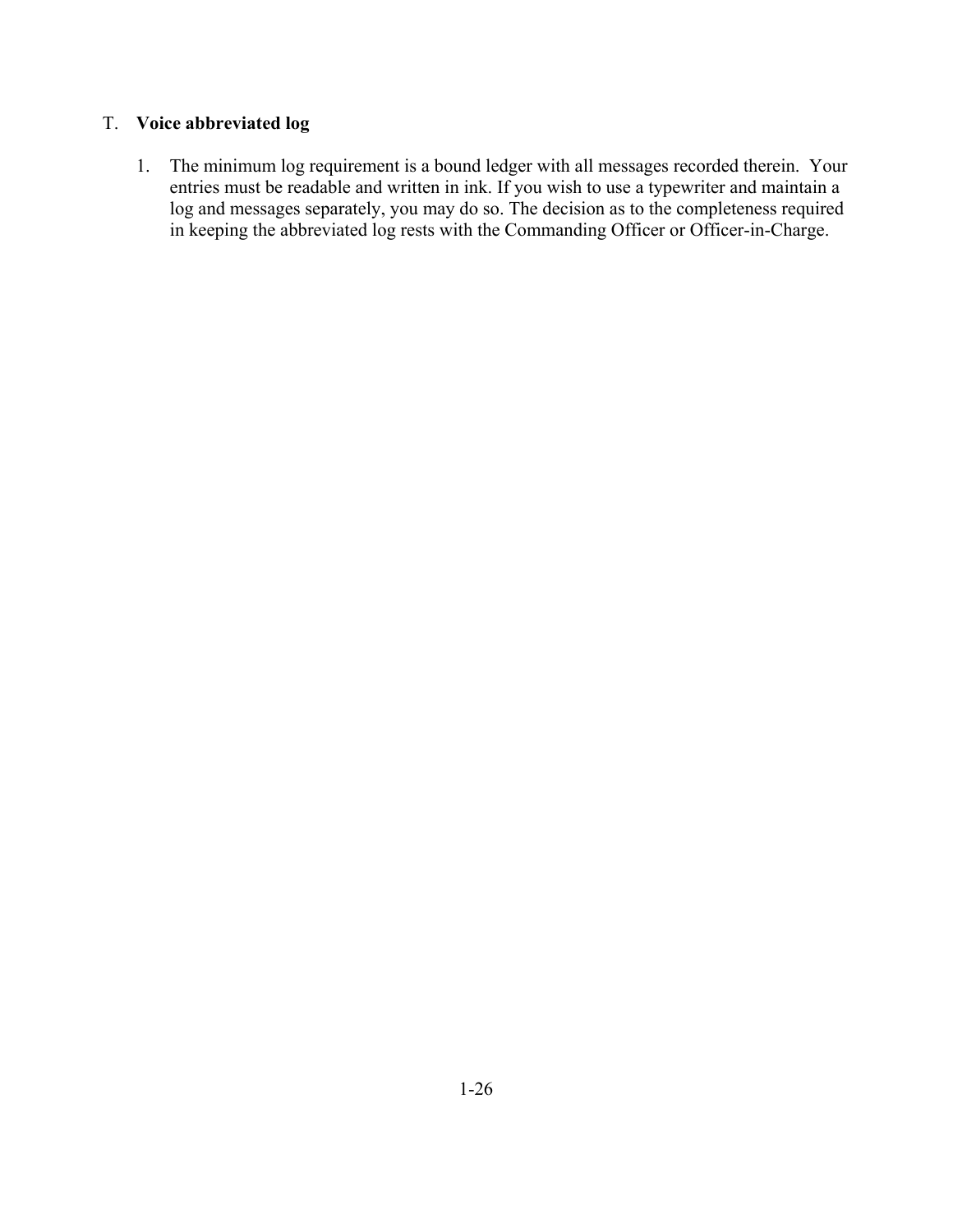#### SAMPLE LOG:CGC PT FRANCIS 17MAY1983

TIME FREQ

0000Z BEGIN NEW RADIO DAY IHEARDIT, WILLIAM E., SN ON WATCH NO TFC PENDS. LISTENING 2182khz/2662khz/156.8mhz

0005Z (RADIO CHECK WITH GROUP BOSTON EQUIP NORMAL) 2662

0130Z SECURITY BDCST/NMF.. COPIED TEST (PRELIMINARY ON 2182KHZ) (C/FILES) 2670

0233Z RCVD: NMF P 171605Z MAY 83 FM CCGDONE (C/FILES) 2662

0324Z POWER FAILURE

0350Z POWER RESUMED

0355Z (CALLED NMF 3 TIMES NO ANS P TFC) 2662

0430Z SENT: NMF P 170830Z MAY 83 FM PT FRANCIS (C/FILES) 2662

0435Z WATCH RELIEVED BY GOLDFIST, RAZE., SN. NO TFC PENDS EQUIP NORMAL. /s/WILLIAM E IHEARDIT

0435Z GOLDFIST, RAZE., SN. ON WATCH

In place of identifying data and C/FILES entry, complete messages may be copied into the log.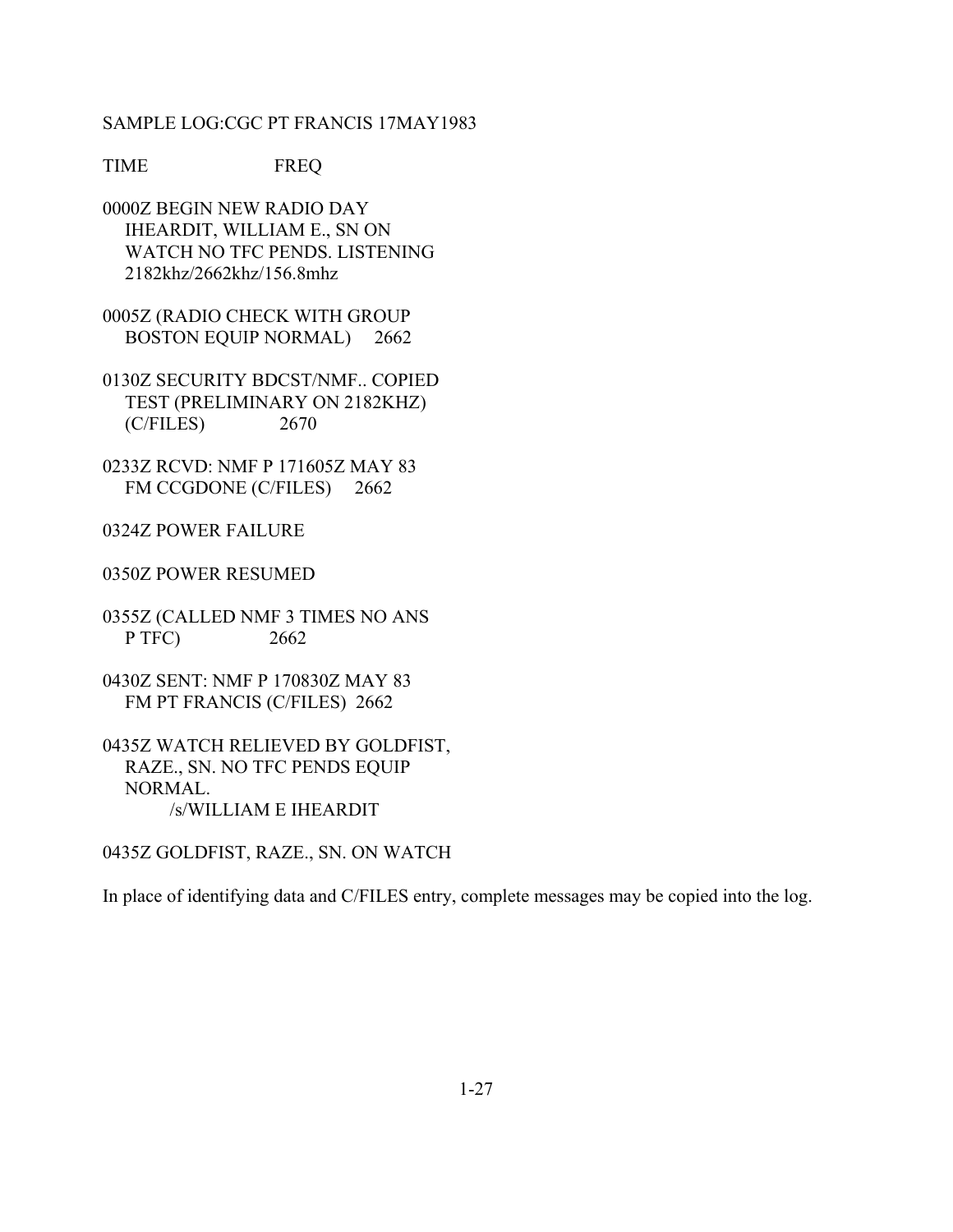### CHAPTER 2. **Distress, Urgent and Safety communications**

#### **A. Distress procedures**

- 1. The distress signal MAYDAY indicates that a ship, aircraft or other vehicle is threatened by grave and imminent danger and requests immediate asistance.
- 2. The distress call has absolute priority over all other transmissions and shall not be addressed to a particular station.
- 3. All stations hearing a distress call shall immediately cease transmissions capable of interfering with the distress traffic and shall continue to listen on the frequency on which the call was heard.
- 4. Distress transmissions are normally made on the distress frequencies 156.8 mHz (channel 16) or 2182 kHz but may be handled over other frequencies if the need arises.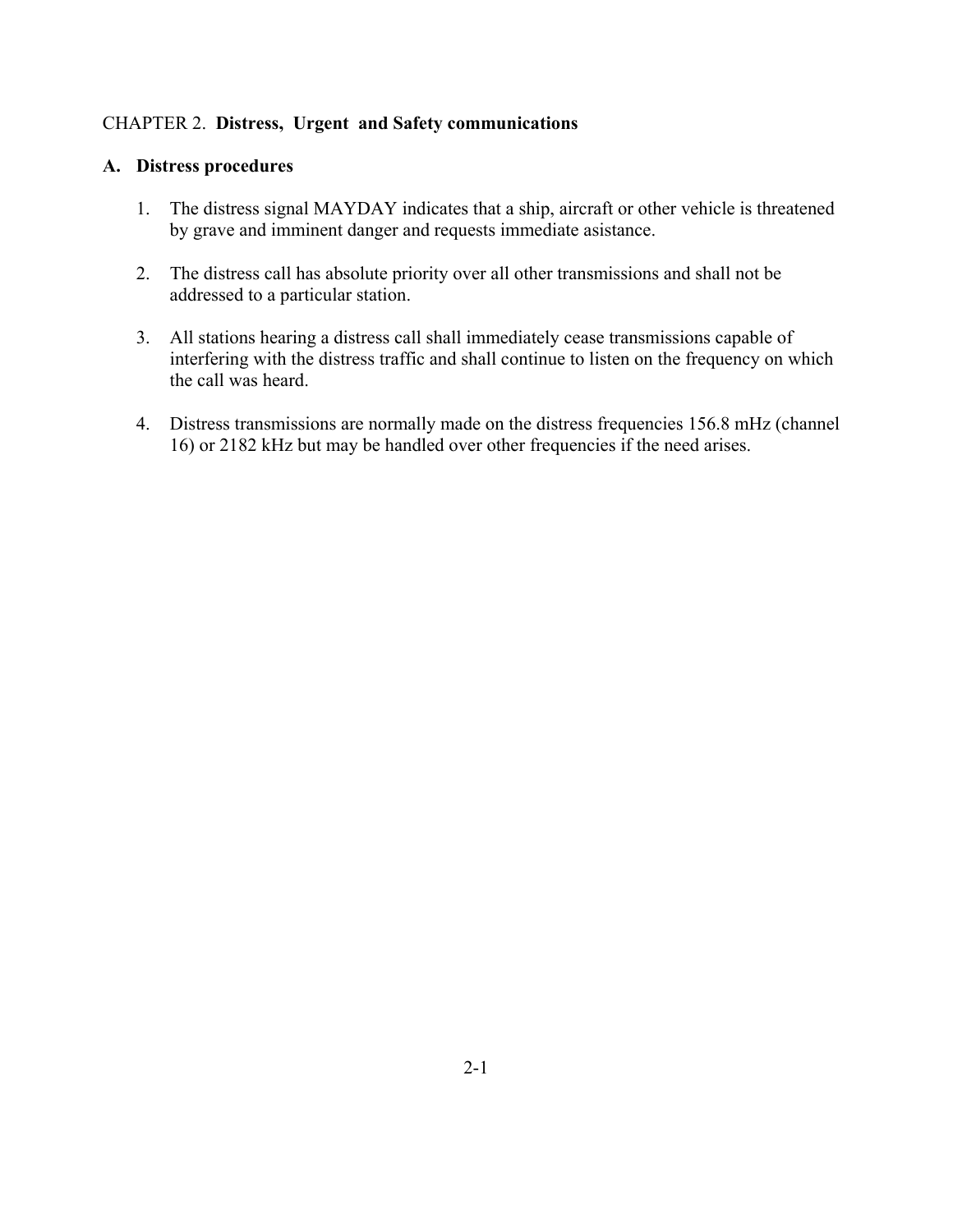- 5. Most small vessels will not follow prescribed procedures during a distress of their vessel. It is quite probable that they may call MAYDAY, or an individual unit of the Coast Guard. In any event it may become necessary for a Coast Guard unit to assume control of the distress.
- 6. The radiotelephone alarm signal is for the purpose of attracting the attention of on-watch personnel or to actuate automatic devices which would alert personnel. The signal consists of two audible tones of different pitch transmitted alternately producing a warbling sound. It is transmitted by an automatic device prior to the distress call when possible.
- 7. The distress call consists of:
	- a. The distress signal MAYDAY, (spoken three times).
	- b. The prowords THIS IS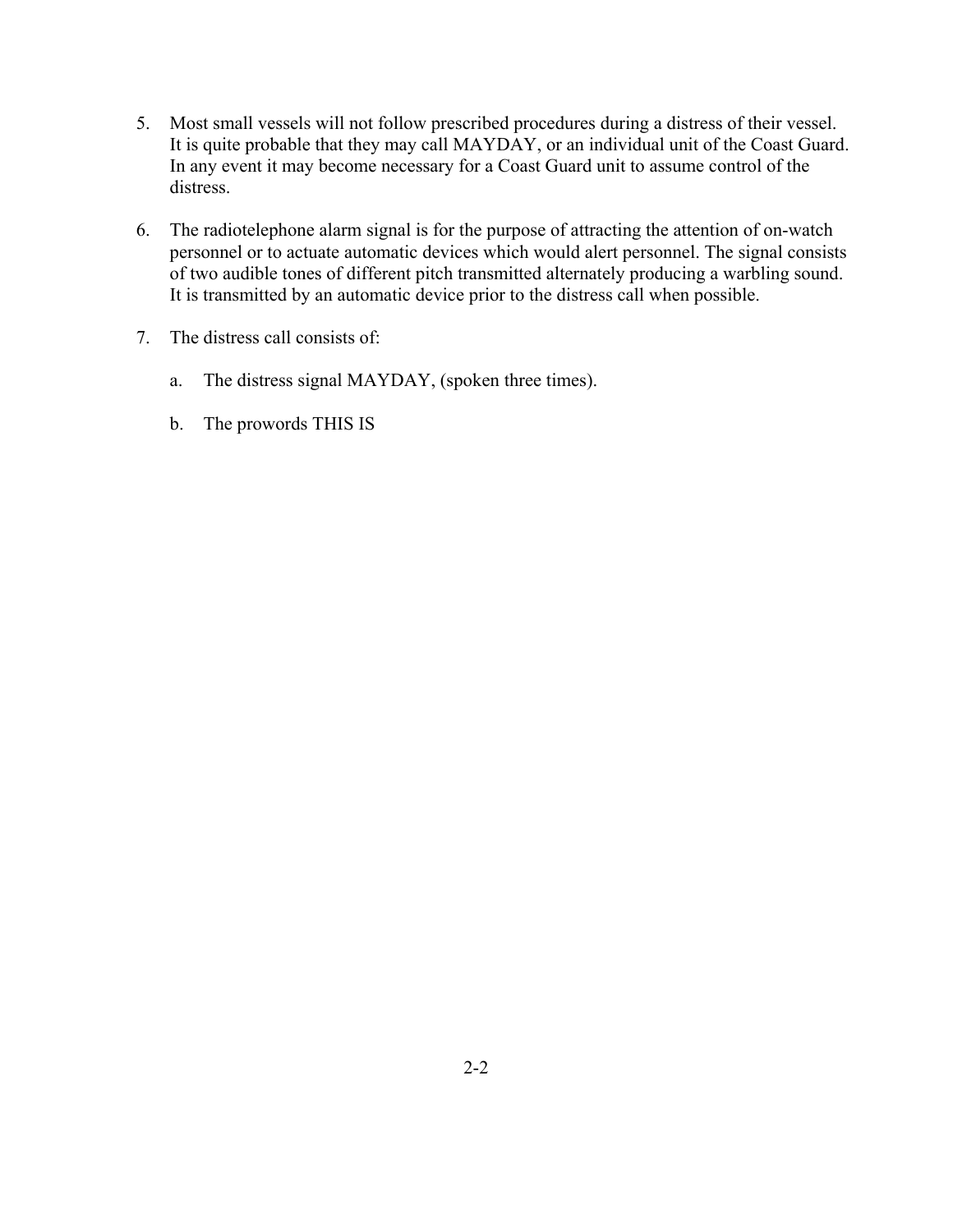c. The call sign of the distressed unit, spoken three times

## **EXAMPLE:**

MAYDAY MAYDAY MAYDAY -THIS IS - SWAMPER SWAMPER SWAMPER"

### **Normally the distress message will immediately follow the call. Be prepared to copy all information heard.**

- 8. The distress message consists of:
	- a. The distress signal MAYDAY
	- b. The distressed unit's call sign particulars of position, nature of distress, type of assistance desired,units description, persons on board and any information that might facilitate the rescue.

### **EXAMPLE:**

"MAYDAY - SWAMPER - MY POSITION IS TOO MILES WUN TOO SIX DEGREES TRUEFROM WINDY POINT - I LOST MY POWER AND THE SEAS ARE GETTING ROUGH-REQUEST COAST GUARD ASSISTANCE -I'M A 42 FOOT CABIN CRUISER – WHITE HULL WITH BLUE TRIM - THREE PERSONS ON BOARD - OVER"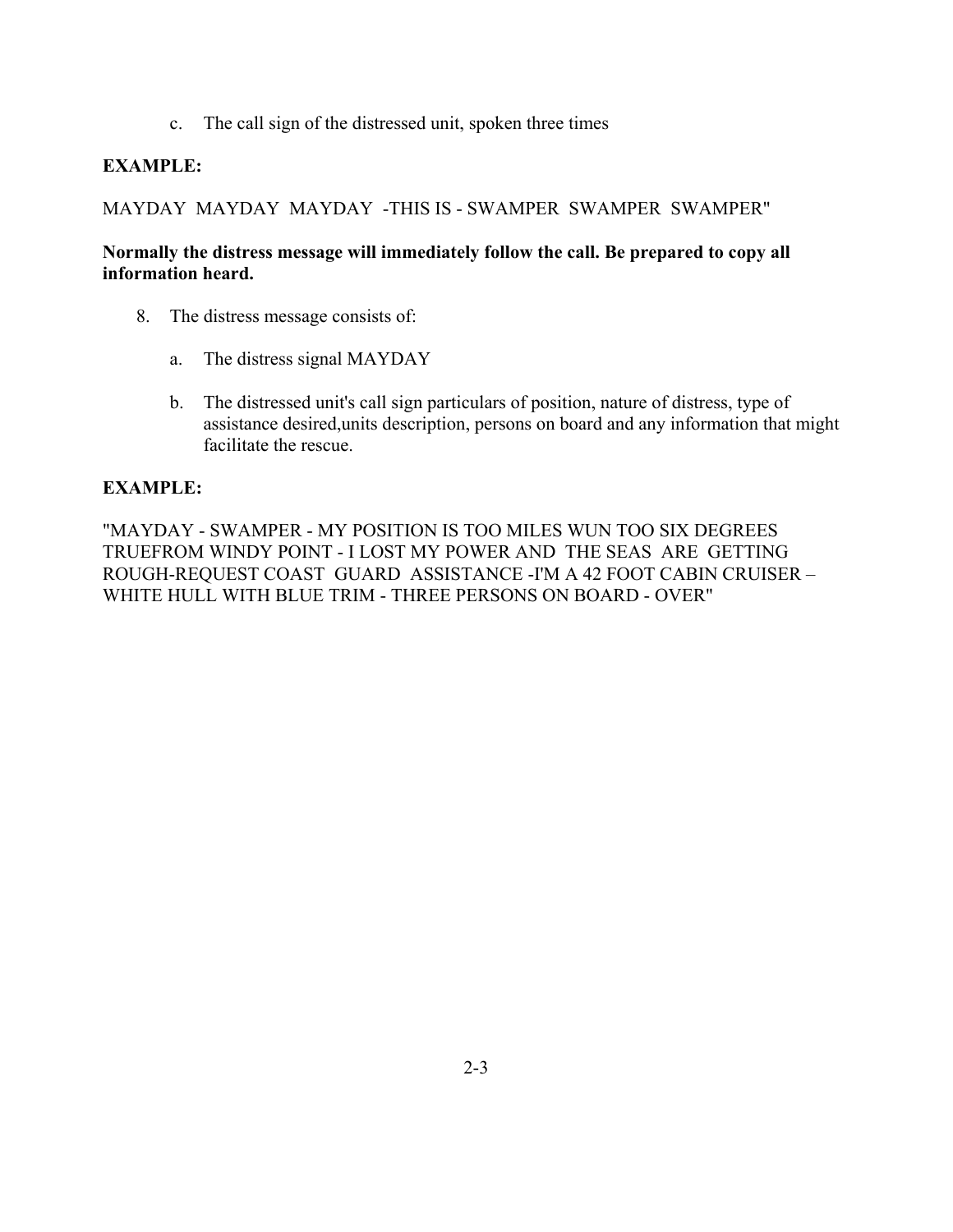#### **B. Distress message repetition**

1. The distress message, preceded by the distress call, should be repeated at intervals by the distressed unit until he receives an acknowledgement of receipt. The repetitions should be preceded by the alarm signal whenever possible. When the distressed unit receives no answer to his distress call on a distress frequency, the message may be retransmitted on any frequency available on which attention might be attracted.

#### **C. Attracting attention to a distress call**

1. Any station which receives a distress call and is unable to make contact with the distressed unit shall take all possible action to attract the attention of stations in a position to render assistance and pass information concerning the case.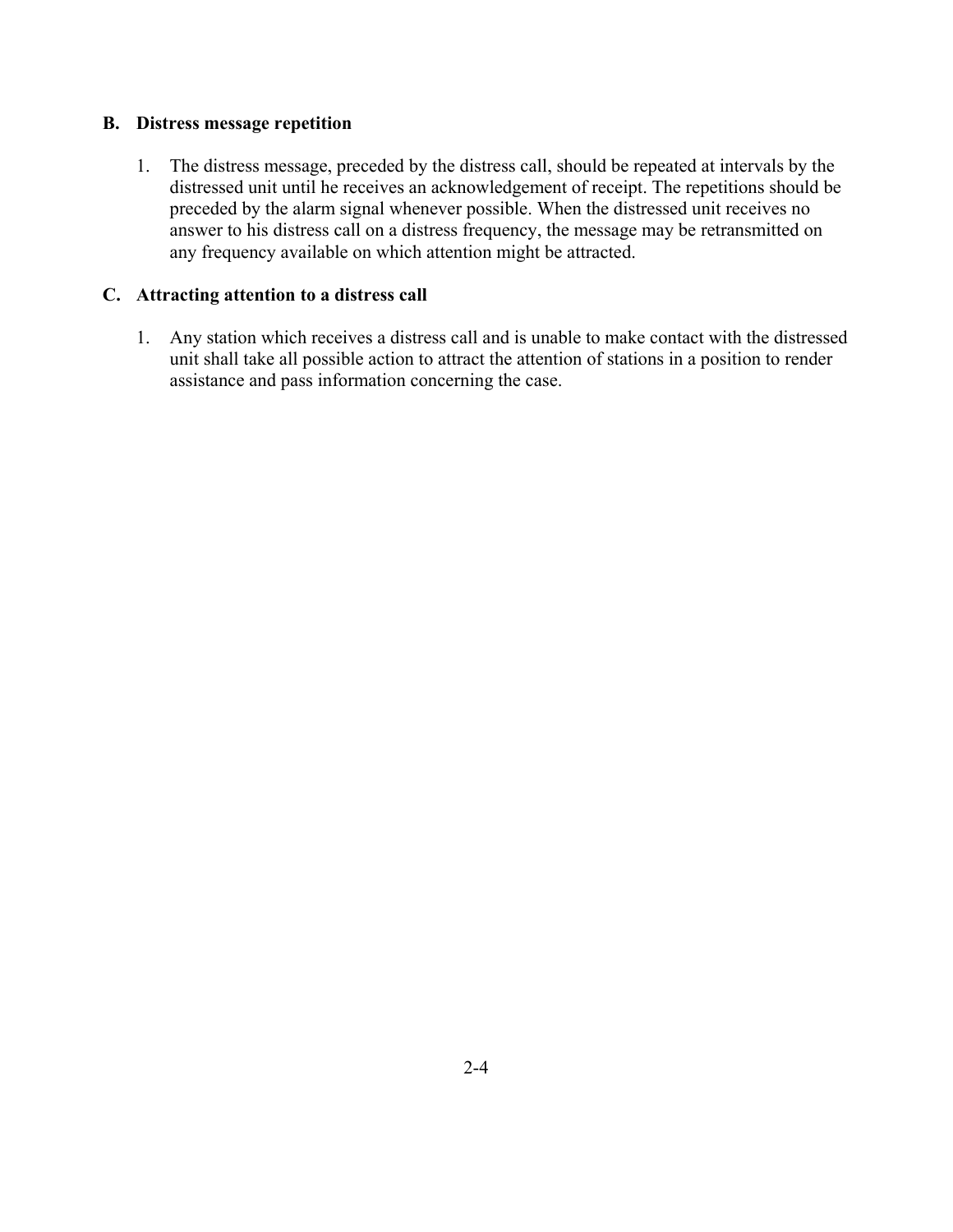### **D. Receipt of distress messages**

- 1. When a distressed unit is in your vicinity, receipt for the message immediately. However, if the unit is determined to be some distance from you, pause a few moments to allow ships or stations nearer the scene to answer. In areas where communications with one or more shore stations are practicable, ships should wait a short period of time to allow them to acknowledge receipt.
- 2. The receipt of distress messages should be in the following manner:
	- a. The distress signal MAYDAY
	- b. The call sign of the unit in distress, spoken 3 times.
	- c. The proword THIS IS
	- d. The call sign of the unit acknowledging receipt, spoken 3 times
	- e. The words RECEIVED MAYDAY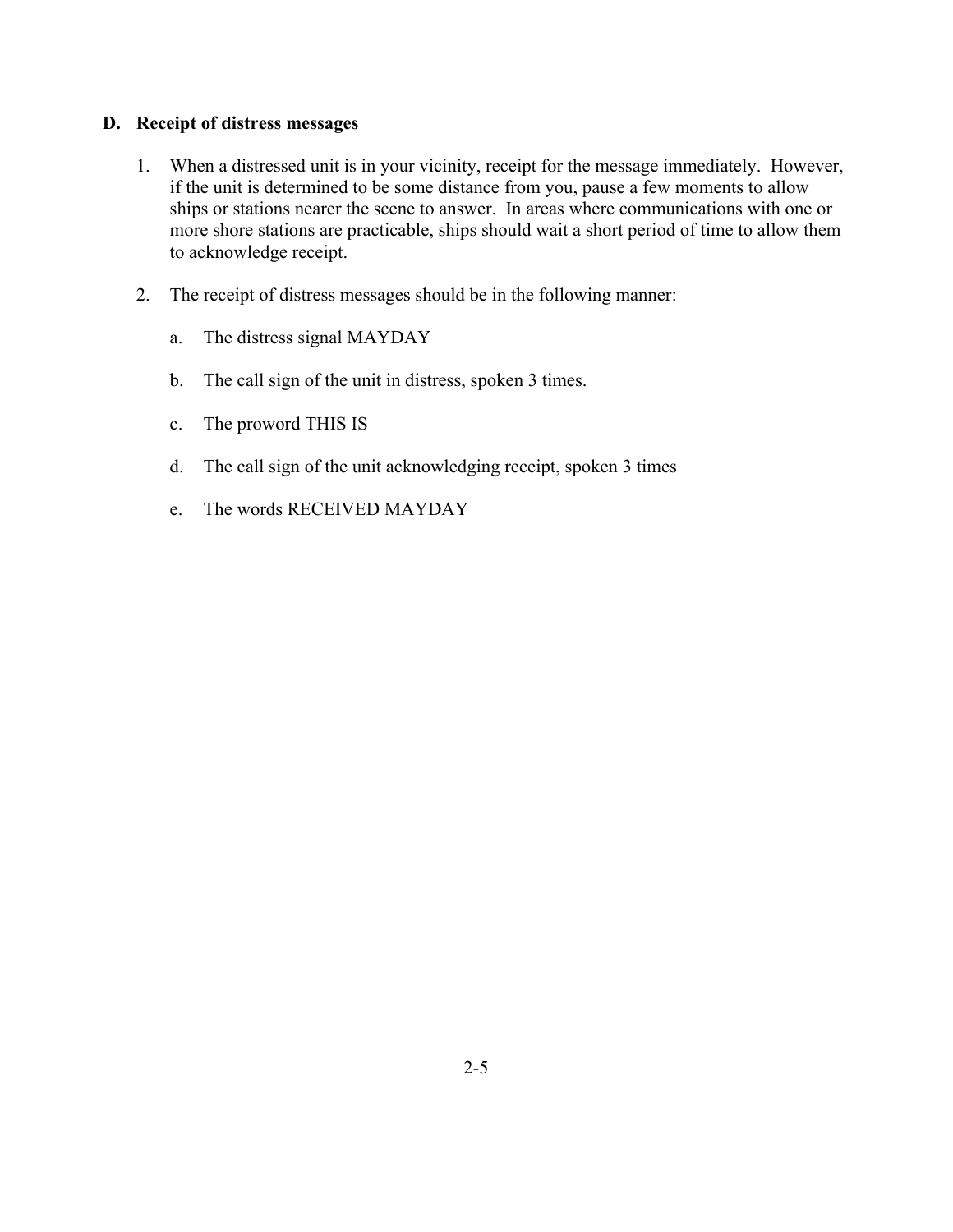(Request essential information needed to effect assistance, (position, nature of emergency, vessels description) obtain less important information in a later transmission.) The proword OVER.

- 3. Inform THE DISTRESSED UNIT of any Coast Guard assistance being dispatched and to stand by.
- 4. Vessels and shore stations receiving distress traffic should by the most rapid means:
	- a. Forward the information to the Operations Center (OPCEN)
	- b. Set a continuous radio watch on frequencies of the distress unit.
	- c. Maintain communications with the distressed unit.
	- d. Maintain distress radio log.
	- e. Keep the OPCEN informed of new developments in the case.
	- f. Place additional people on watch if necessary. Obtain radio direction finder bearing of distressed unit if equipment and conditions permit.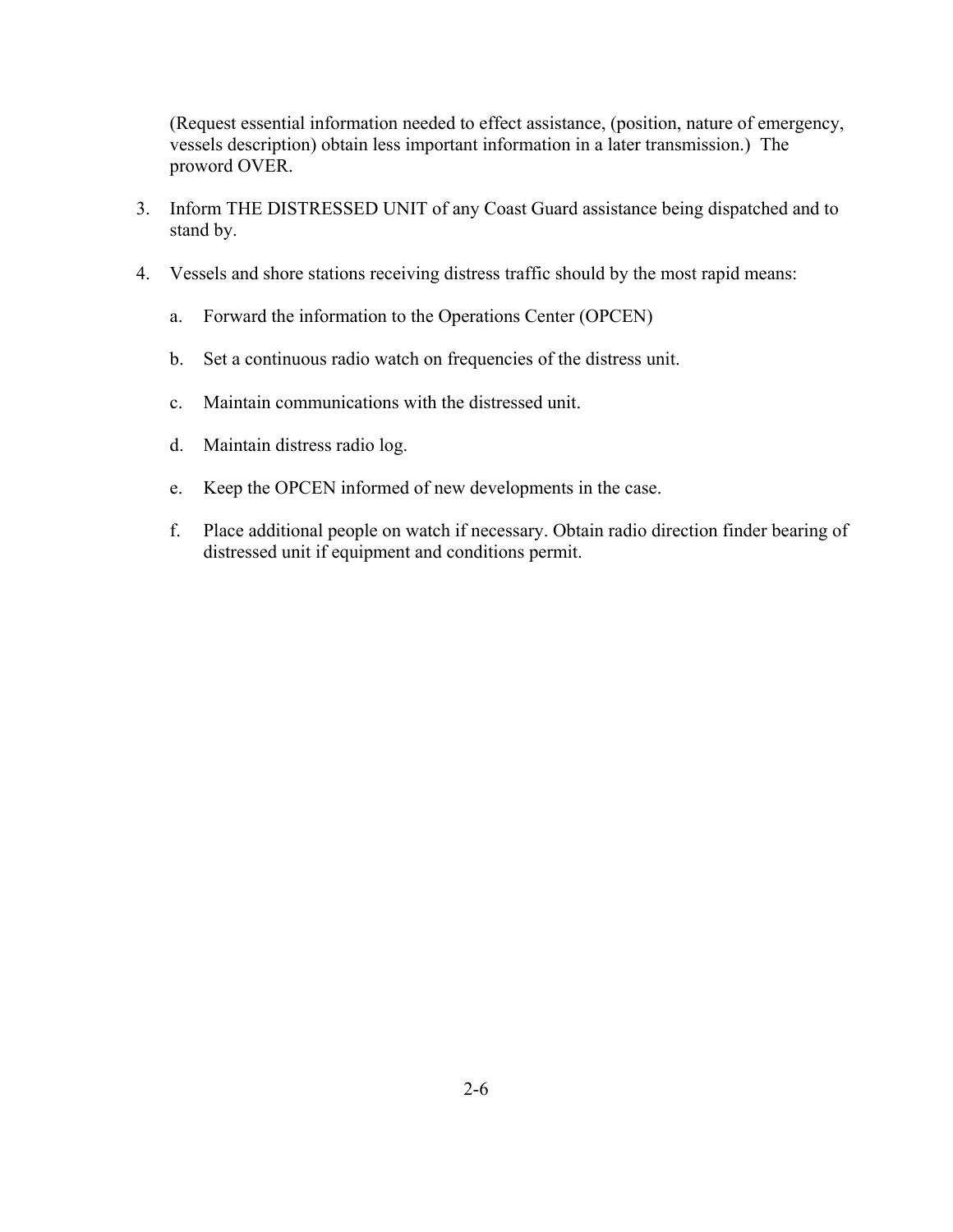- 5. Every Coast Guard ship or aircraft which acknowledges receipt of distress messages, ensuring it will not interfere with stations in a better position to render immediate assistance, shall on the order of the Commanding officer or Officer-in-charge, transmit as soon as possible the following information to the unit in distress:
	- a. Acknowledgment of unit's name position
	- b. Speed of advance of assisting unit to scene
	- c. Estimated time of arrival at scene
- 6. Keep the distressed unit informed of any circumstances that may effect your assistance to him such as speed, sea conditions, etc. Speak in a tone of voice that expresses confidence. After receiving a distress call or information pertaining to one, Coast Guard units shall, within equipment capabilities, set a continuous radio guard on the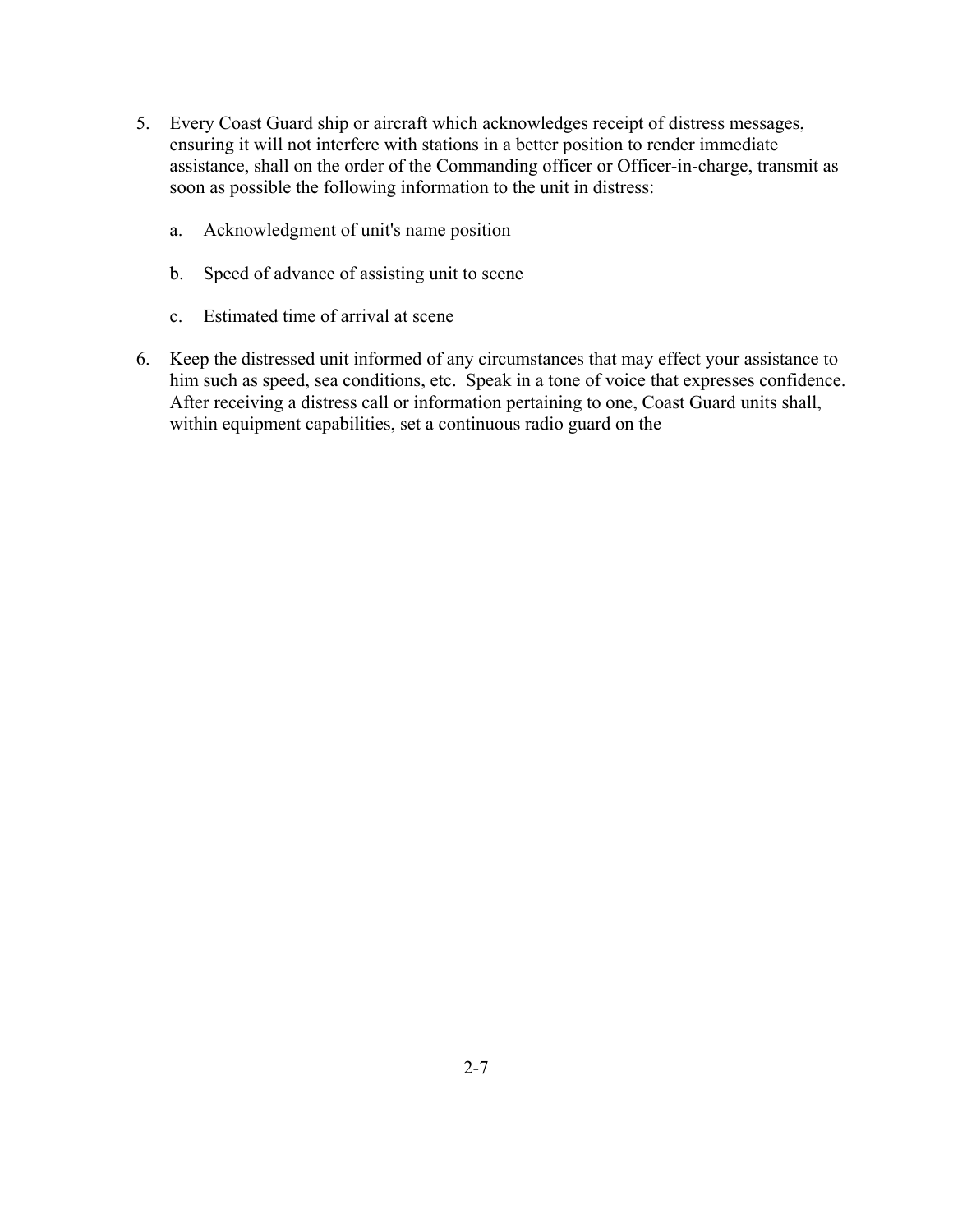**7.** frequency of the distressed unit and set up a radio schedule if the distressed unit is unable to stand a continuous watch.

#### **(Caution: Needless shifting of frequencies by you or the distressed unit may end in a loss of communications).**

#### **E. Station responsibilities**

1. It is the responsibility of a unit in distress or the station which sent the original distress message to control all distress traffic unless the control is delegated to another station.

**The Coast Guard has no Statutory authority to assume control of distress traffic.** Any station aware of, but not taking part in a distress case shall follow the progress of the distress traffic. Stations finding it necessary to pass traffic concerning other than the distress at hand, must transmit on frequencies other than those being used for the current distress traffic.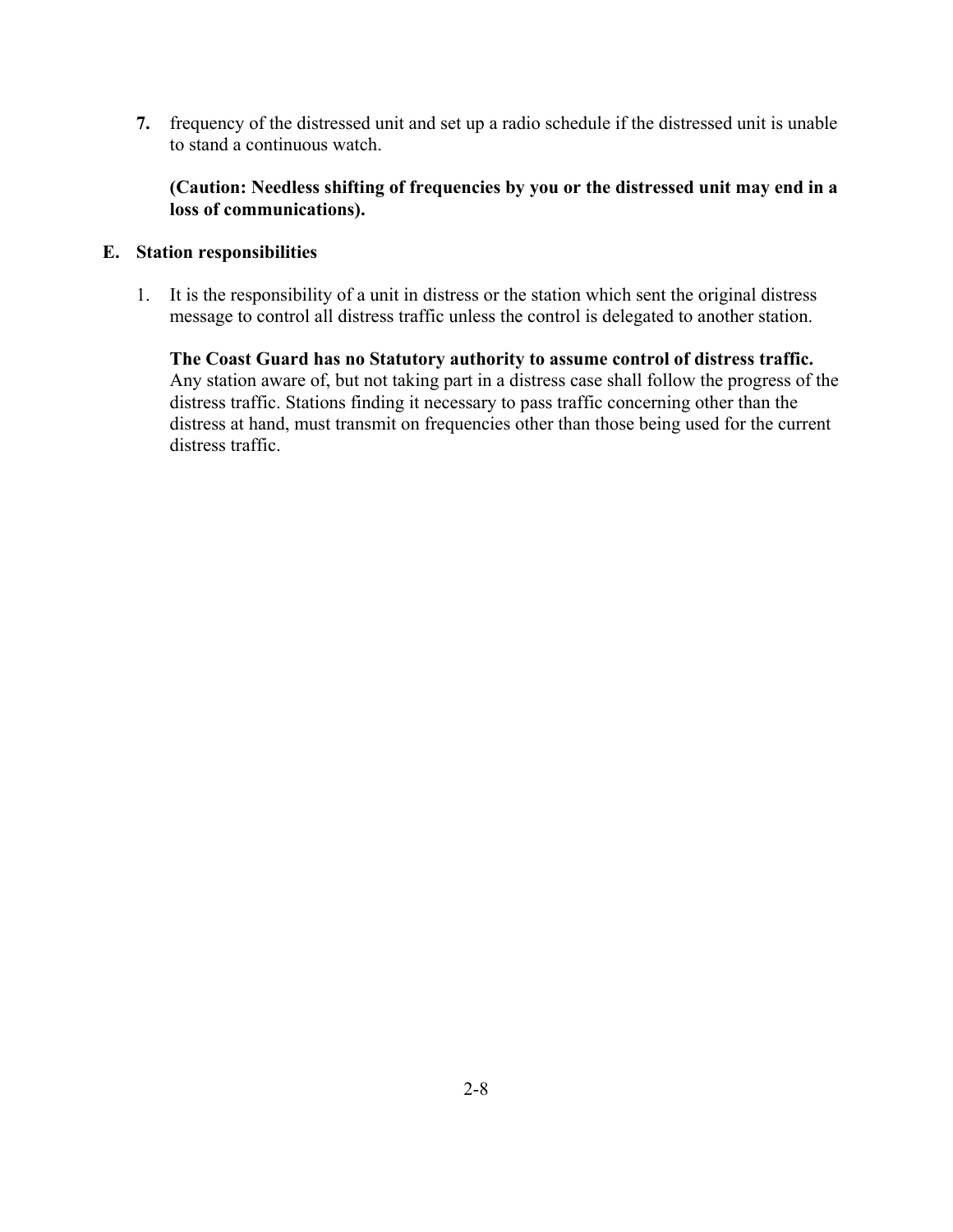Any station determined to be causing interference to distress traffic shall cease transmitting immediately and shall maintain a listening watch on the distressed stations's frequency.

#### **F. Imposing emergency radio silence**

- 1. The distressed unit or controlling station can impose radio silence on stations causing interference on the frequency being utilized for distress traffic by sending:
	- a. The distress signal MAYDAY
	- b. Call sign of interfering station spoken 3 times or the words HELLO ALL STATIONS, spoken 3 times
	- c. The proword THIS IS the call sign of the unit in distress or controlling station
	- d. The words SEELONCE MAYDAY (meaning, SILENCE MAYDAY)
	- e. The proword OUT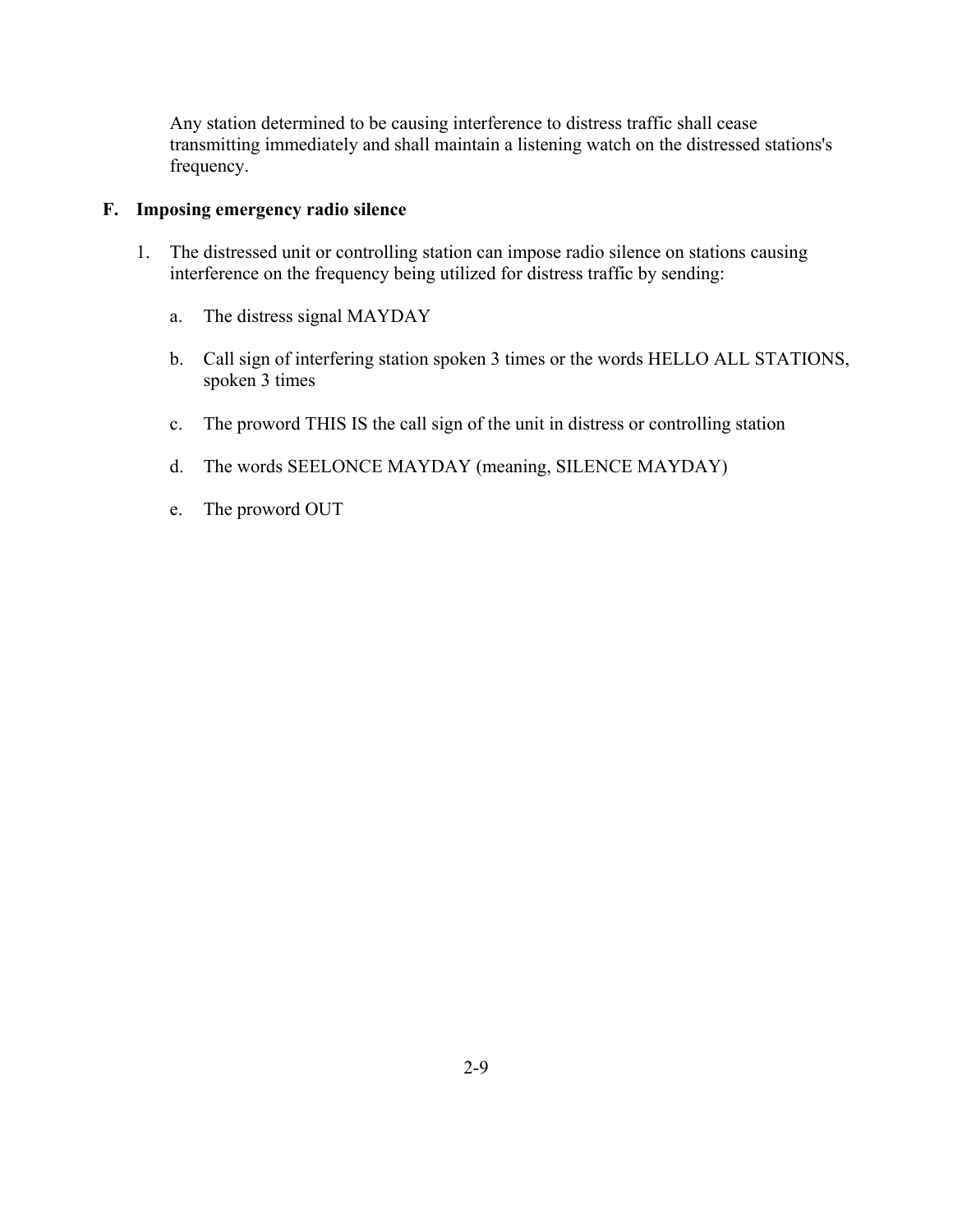2. If necessary any station may impose SILENCE by making the following transmission:

# **EXAMPLE:**

HELLO ALL STATIONS - SEELONCE DISTRESS - THIS IS - CGC BIBB - OUT

3. The distress signal, spoken once, shall precede the call in all traffic between the distressed and assisting units pertaining to the distress case.

### **G. Distress termination**

1. When distress traffic has ended or there is no further requirement of observing radio silence, the controlling station shall transmit on the distress frequency, and if necessary, the frequency utilized for passing distress traffic, a message addressed to ALL STATIONS indicating all distress traffic has ceased. The following procedure should be used: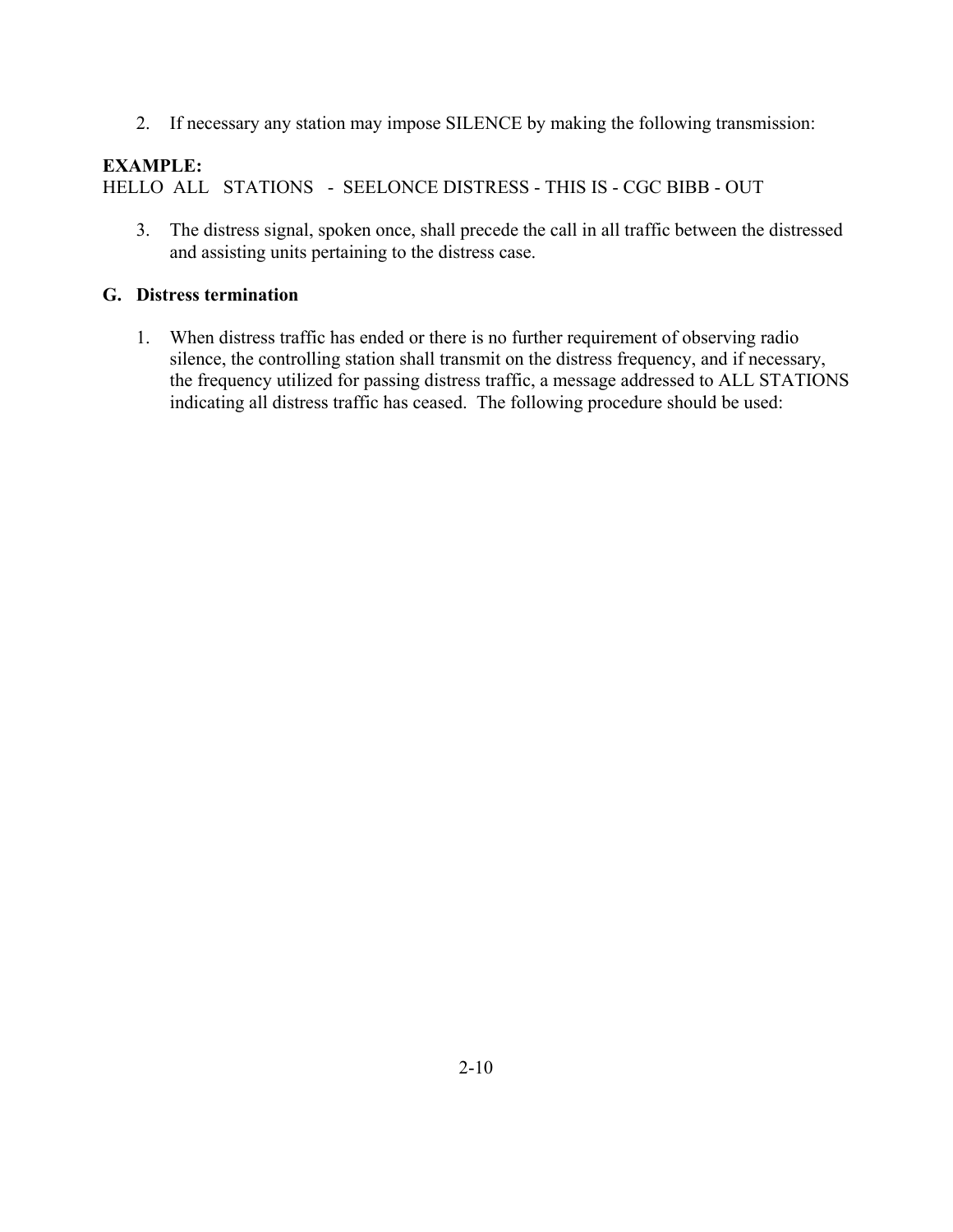- a. THE distress signal MAYDAY
- b. THE words HELLO ALL STATION 3, times
- c. THE proword THIS IS
- d. THE call sign of the distressed unit or control stationTHE time of termination reenwhich mean time (UTC)
- e. THE time of termination Greenwich mean time (UTC)
- f. THE name and call sign of the distressed station
- g. HE words SEELONCE FEENEE meaning, SILENCE FINISHED
- **h.** THE proword OUT

MAYDAY - HELLO ALL STATIONS (3 times) - THIS IS COAST GUARD MERRIMAC RIVER STATION - 211200 UTC SWAMPER WL333 SEELONCE FEENEE - OUT

#### **The distress cancellation message normally is sent only once.**

#### **H. Urgent procedures**

1. The urgency signal PAN PAN (pronounced PANNE) indicates that the calling station has a very urgent message to transmit concerning the safety of a ship, aircraft or other vehicle or the safety of a person.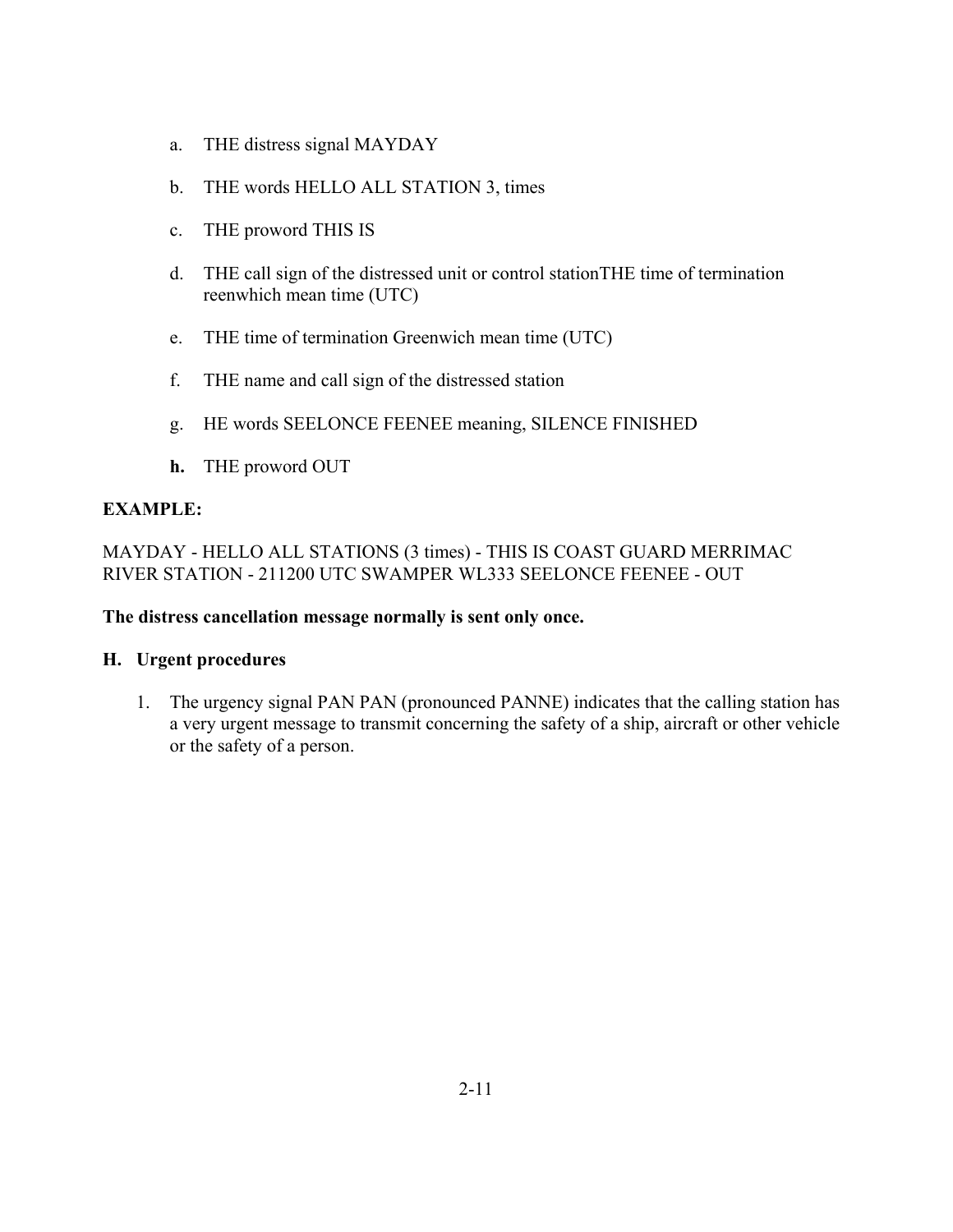- 2. The URGENCY signal has priority over all other communications except distress traffic.
- 3. The URGENCY signal and the message following it shall be sent on one or more of the international distress frequencies (500 kHz, 2182 KHz, 156.8 mHz, 60 seconds in duration maximum) or any other frequency which may be used in case of distress. Amplifying information shall be passed on working frequencies.
- 4. If you hear the signal, listen on that frequency for a period of at least 3 minutes. If nothing is heard following the urgency signal you may resume normal communications. Care must be excerised not to interfere with URGENT traffic. Normal work may continue on frequencies other than that on which the urgency signal was heard provided the message was not addressed to ALL STATIONS.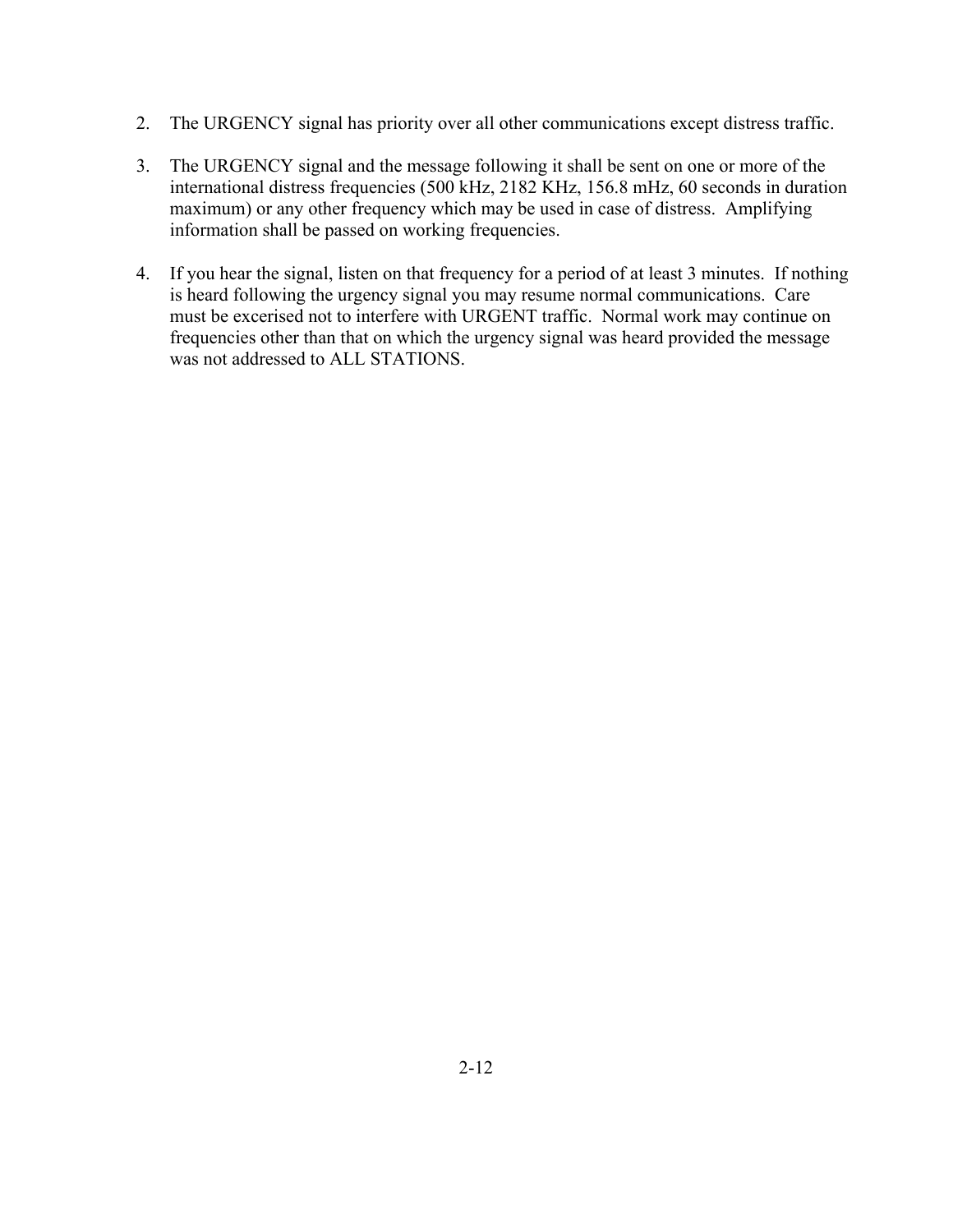- 5. Urgent message
	- a. The message preceded by the urgency signal is usually addressed to a specific station but may be addressed to ALL STATIONS. The urgent message should contain all details concerning the particular case and be in plain language form. Any station receiving the urgent message will by the most rapid means deliver it to the nearest (OPCEN) unless a Coast Guard Communication or Radio Station is broadcasting the signal message.

"PAN PAN (3 TIMES) HELLO ALL STATIONS - THIS IS - MARY AND JOSEPH (2 TIMES) - I HAVE A YOUNG WOMEN ON BOARD WHO IS UNCONSCIOUS AND I NEED MEDICAL ADVISE - OVER."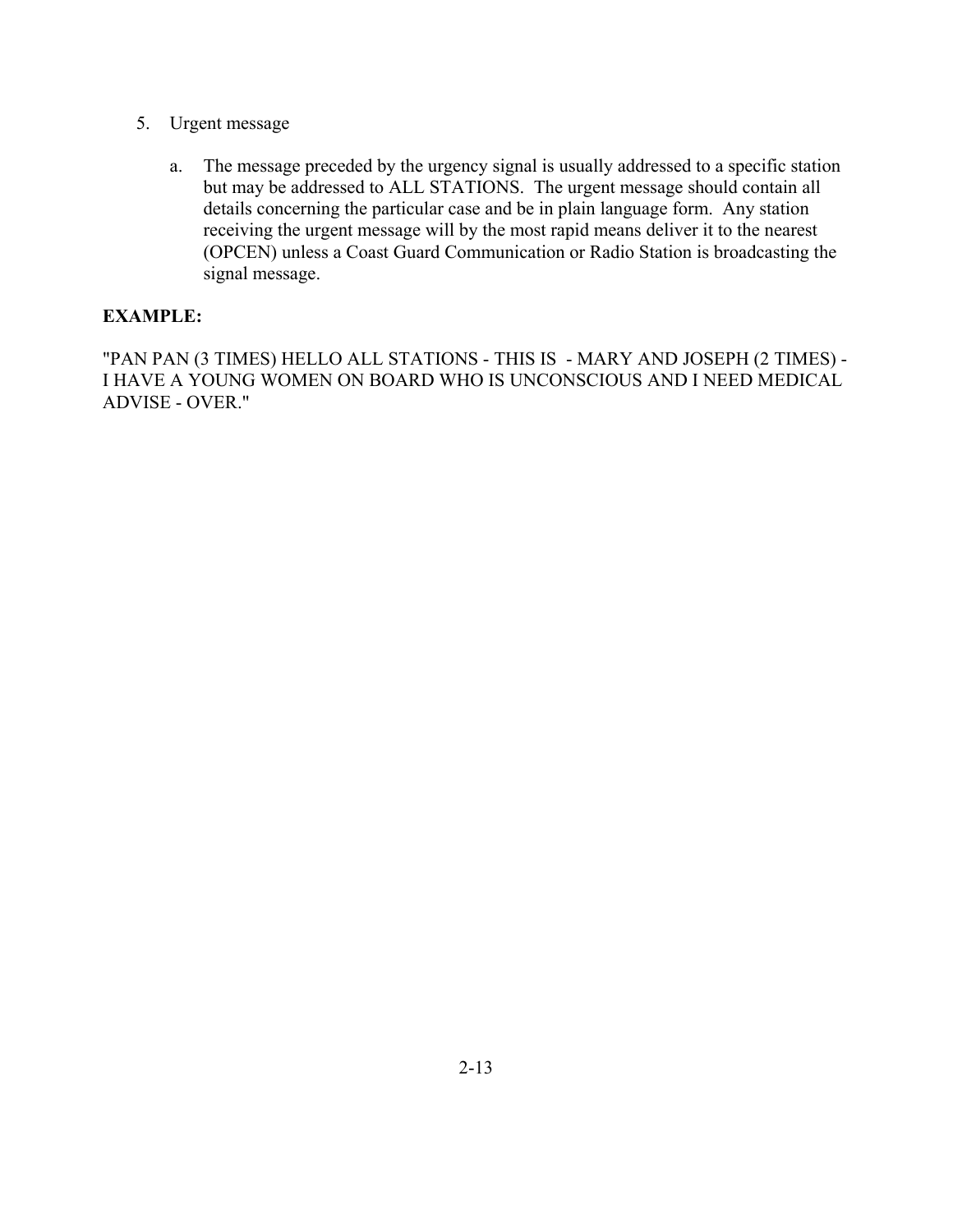- 6. Cancellation of urgent traffic
	- a. When the urgency signal has been sent before transmitting a message to ALL STATIONS which calls for action by the stations receiving the message, the station responsible for its transmission shall cancel it when action is no longer necessary. This message of cancellation shall likewise be addressed to ALL STATIONS.

"PAN PAN - HELLO ALL STATIONS (3 TIMES) - THIS IS - MARY AND JOSEPH - 181520 GMT MARY AND JOSEPH CANCEL PAN PAN - THIS IS MARY AND JOSEPH - OUT"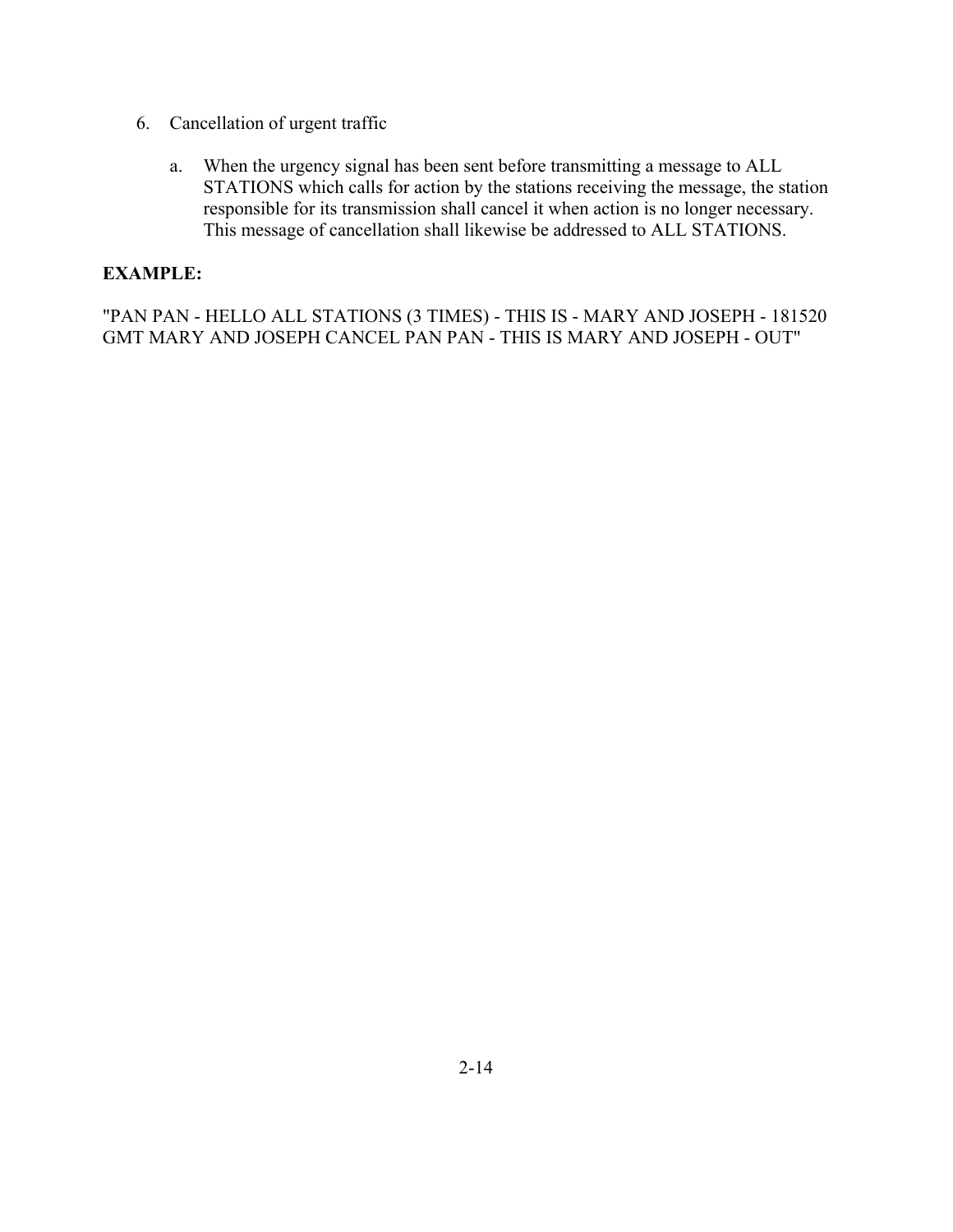### **I. Safety Procedures**

- 1. The safety signal consists of the SECURITE (pronounced SAY- CURE-E-TAY). It indicates that the station is about to transmit a message concerning the safety of navigation or giving important weather warnings. The safety signal and call should be sent on the distress frequency or one of the frequencies which may be used in case of distress.
- 2. The safety message which follows should be sent on a working frequency, and a suitable announcement to this effect shall be made at the end of the call on the distress frequency.